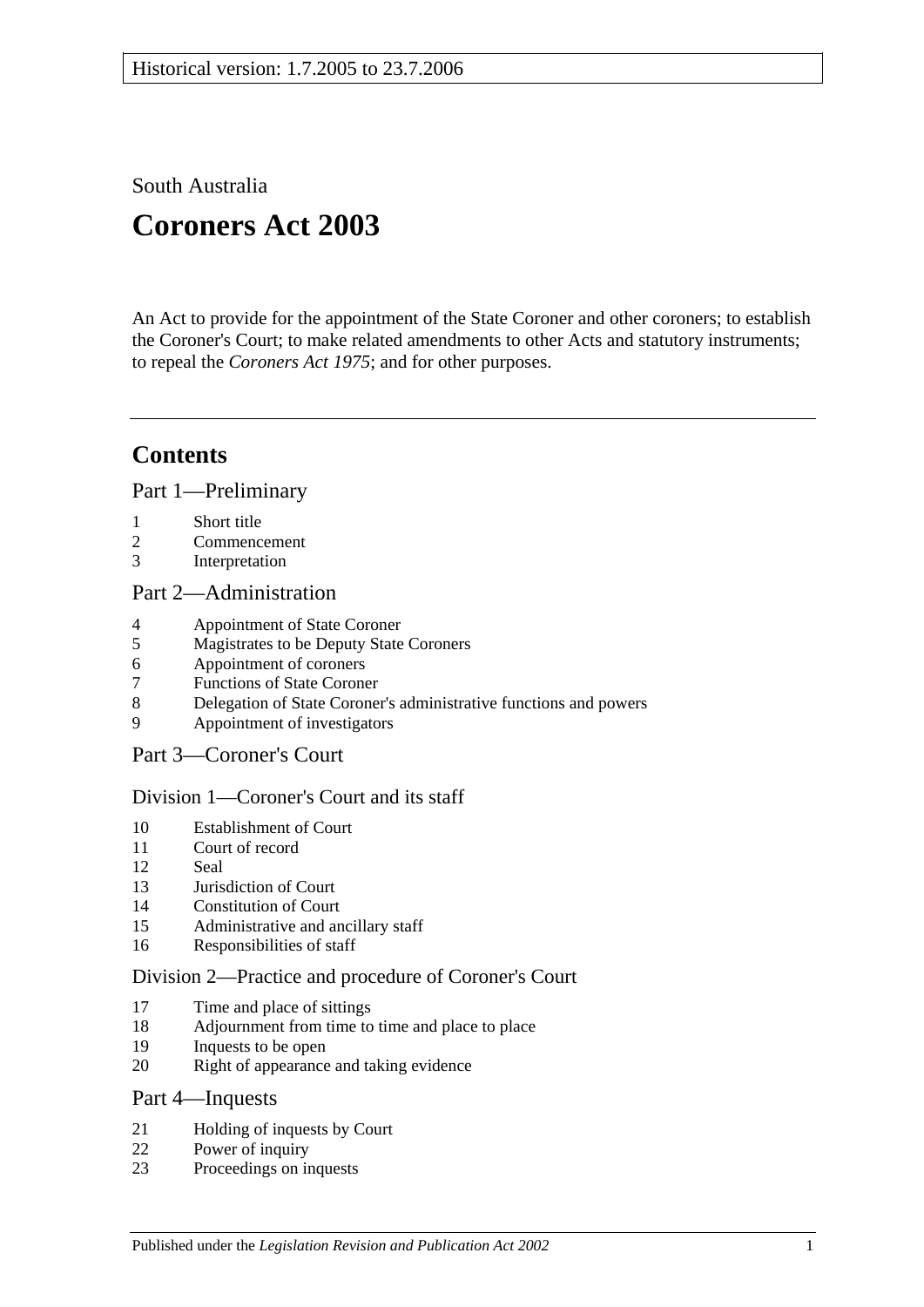- [Principles governing inquests](#page-11-0)
- [Findings on inquests](#page-11-1)
- [Re-opening of inquests](#page-12-0)
- [Appeals from findings made on inquests](#page-12-1)

## Part [5—Reporting of deaths](#page-13-0)

- [Reporting of deaths](#page-13-1)
- [Finding to be made as to cause of notified reportable death](#page-13-2)

#### [Part 6—Miscellaneous](#page-13-3)

- [Order for removal of body for interstate inquest](#page-13-4)
- [State Coroner or Court may provide assistance to coroners elsewhere](#page-14-0)
- [Authorisation for disposal of human remains](#page-14-1)
- [Immunities](#page-14-2)
- [Confidentiality](#page-14-3)
- [Coroners may not be called as witnesses](#page-15-0)
- [Punishment of contempts](#page-15-1)
- [Accessibility of evidence etc](#page-15-2)
- [Provision of information derived from Court records etc](#page-16-0)
- [Annual report](#page-16-1)
- [Miscellaneous provisions relating to legal process](#page-16-2)
- [Service](#page-16-3)
- [Rules of Court](#page-16-4)
- [Regulations](#page-17-0)

## [Schedule—Related amendments, repeal and transitional provisions](#page-17-1)

## Part 1—Preliminary

[Amendment provisions](#page-17-2)

## Part 2—Amendment of *Births, Deaths and Marriages Registration Act 1996*

- [Amendment of section 36—Notification of deaths by doctors](#page-17-3)
- [Amendment of section 37—Notification by State Coroner](#page-17-4)
- [Insertion of section 50A](#page-18-0)<br>50A Documents to be n
	- Documents to be provided before disposal of remains

## Part 3—Variation of *Births, Deaths and Marriages Regulations 1996* (*Gazette 30.5.1996 p2675*) as varied

 [Variation of regulation 10—Information to be included in notification by funeral director](#page-18-1)  [etc](#page-18-1)

## Part 4—Variation of *Correctional Services Act 1982*

 [Amendment of section 28—Removal of prisoner for criminal investigation, attendance in](#page-18-2)  [court etc](#page-18-2)

## Part 5—Amendment of *Courts Administration Act 1993*

[Amendment of section 4—Interpretation](#page-19-0)

## Part 6—Amendment of *Cremation Act 2000*

- [Amendment of section 6—Issue of cremation permit](#page-19-1)<br>9 Amendment of section 8—Attorney-General State C
- [Amendment of section 8—Attorney-General, State Coroner etc may prohibit cremation](#page-19-2)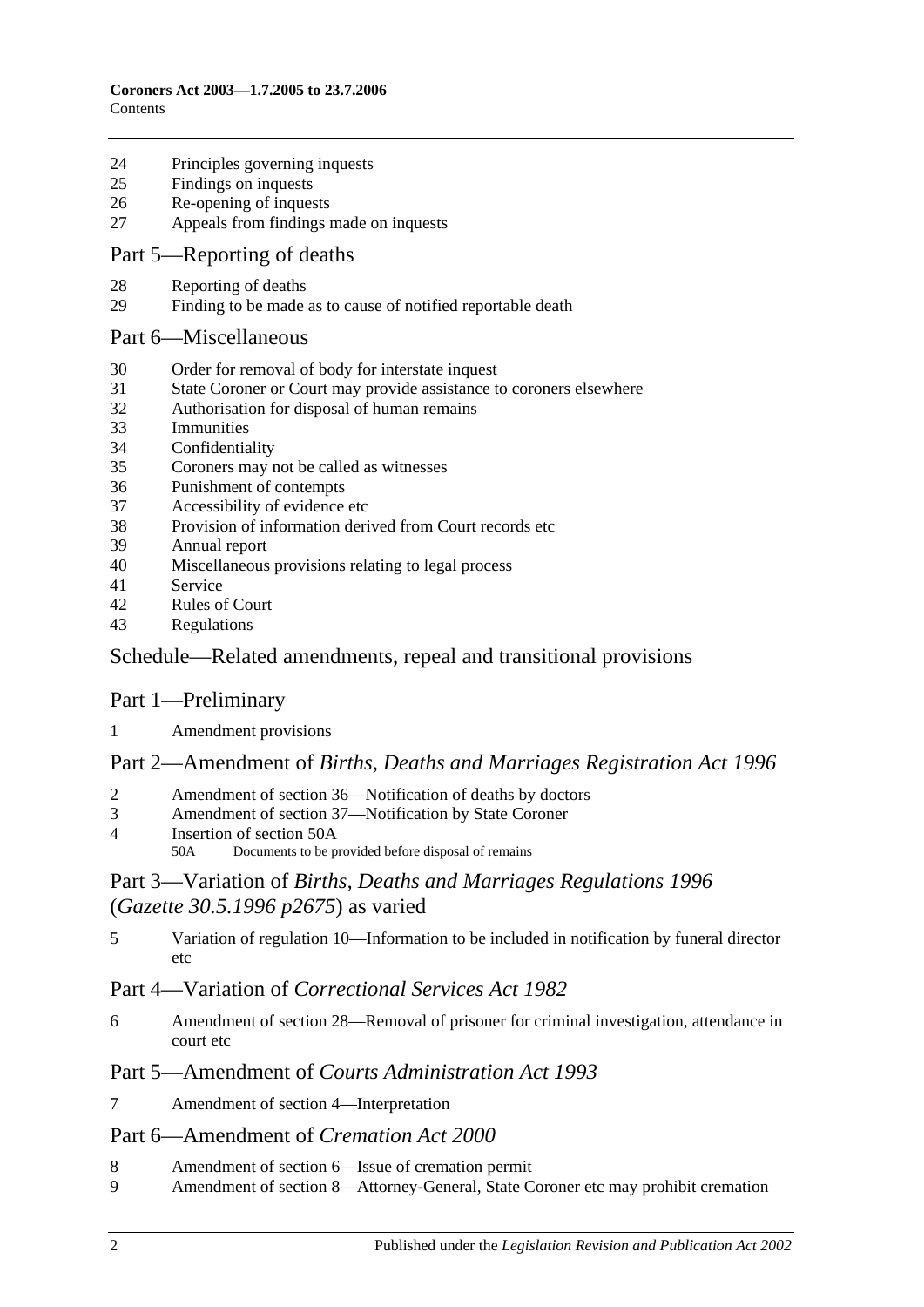## Part 7—Amendment of *Evidence Act 1929*

- 10 [Amendment of section 59IA—Interpretation](#page-19-3)
- 11 [Amendment of section 68—Interpretation](#page-19-4)
- 12 [Amendment of section 70—Disobedience to orders under this Division](#page-19-5)

Part 8—Amendment of *Freedom of Information Act 1991*

13 [Amendment of section 4—Interpretation](#page-20-0)

Part 9—Amendment of *Harbors and Navigation Act 1993*

14 [Amendment of section 74—Compulsory blood tests of injured persons including water](#page-20-1)  [skiers](#page-20-1)

Part 10—Amendment of *Juries Act 1927*

15 [Amendment of section 92—Effect of this Act on Coroners Act](#page-20-2)

## Part 11—Variation of *Local Government (Cemetery) Regulations 1995* (*Gazette 25.5.1995 p2503*) as varied

16 [Variation of regulation 20—Exhumation, removal and re-interment](#page-20-3)

Part 12—Amendment of *Road Traffic Act 1961*

- 17 [Amendment of section 47I—Compulsory blood tests](#page-20-4)
- Part 13—Amendment of *Summary Offences Act 1953*
- 18 [Amendment of section 35—Restriction on reports of immorality etc](#page-21-0)

Part 14—Amendment of *Transplantation and Anatomy Act 1983*

- 19 [Amendment of section 23—Consent by State Coroner](#page-21-1)
- 20 [Amendment of section 27—Consent by State Coroner](#page-21-2)
- 21 [Amendment of section 28—Effect of authority under this Part](#page-22-0)
- 22 [Amendment of section 31—Consent by State Coroner](#page-22-1)
- 23 [Amendment of section 38—Offences in relation to removal of tissue](#page-22-2)

Part 15—Repeal of *Coroners Act 1975*

24 Repeal of *[Coroners Act](#page-22-3) 1975*

## Part 16—Transitional provisions

25 [Transitional provisions](#page-23-0)

[Legislative history](#page-24-0)

## <span id="page-2-0"></span>**The Parliament of South Australia enacts as follows:**

## **Part 1—Preliminary**

## <span id="page-2-1"></span>**1—Short title**

This Act may be cited as the *Coroners Act 2003*.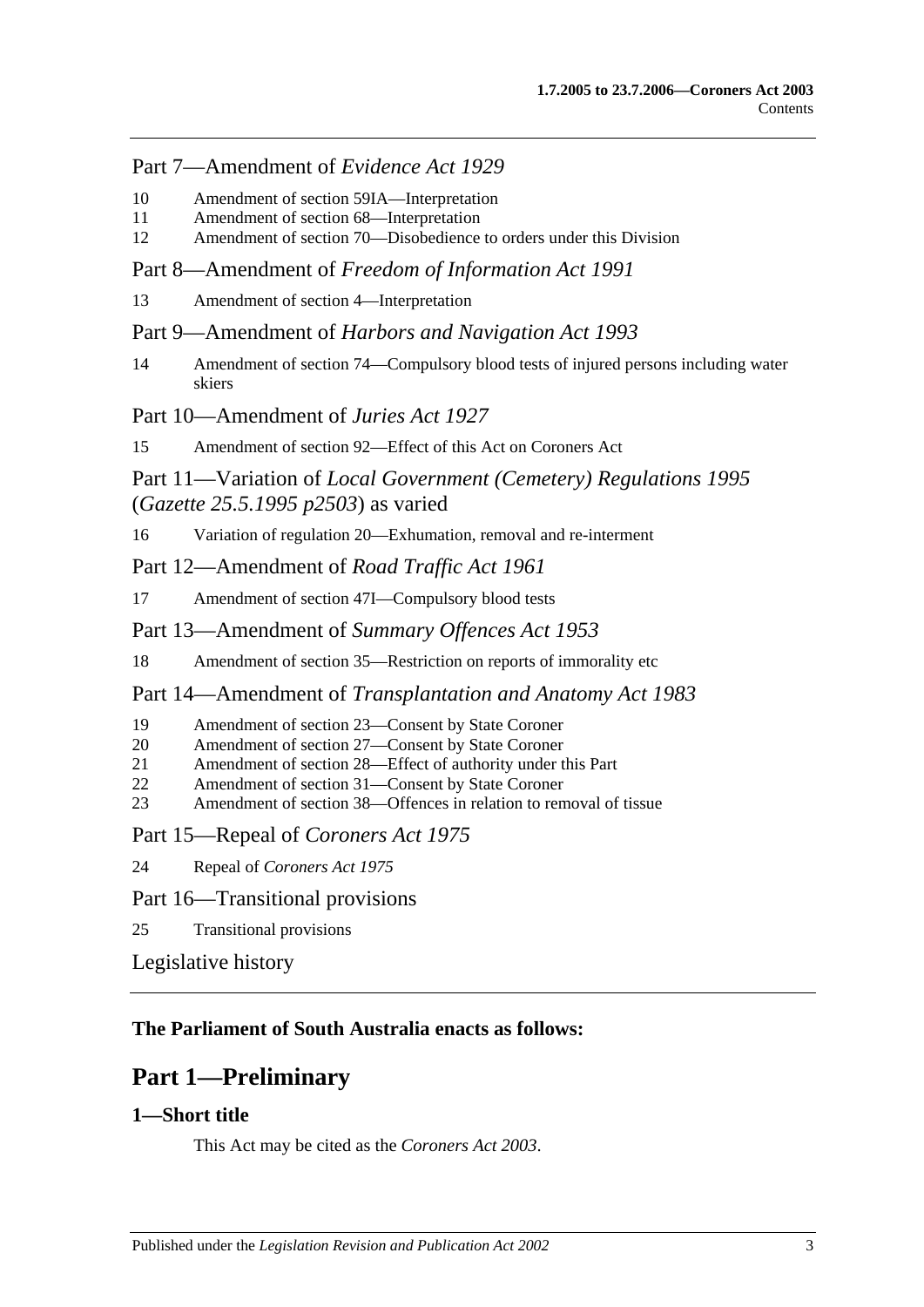#### <span id="page-3-0"></span>**2—Commencement**

This Act will come into operation on a day to be fixed by proclamation.

#### <span id="page-3-1"></span>**3—Interpretation**

In this Act, unless the contrary intention appears—

*anaesthetic* means a local or general anaesthetic, and includes the administration of a sedative or analgesic;

*body* of a dead person means the whole, or any part, of the body (whatever its physical state may be);

*coroner* means—

- (a) the State Coroner; or
- (b) a Deputy State Coroner; or
- (c) any other coroner appointed under [Part 2;](#page-5-0)

*Coroner's Court* or *Court* means the Coroner's Court of South Australia;

*death in custody* means the death of a person where there is reason to believe that the death occurred, or the cause of death, or a possible cause of death, arose, or may have arisen, while the person—

- <span id="page-3-3"></span>(a) was being detained in any place within the State under any Act or law, including any Act or law providing for home detention (and, for the purposes of this paragraph, a detainee who is absent from the place of his or her detention but is in the custody of an escort will be regarded as being in detention, but not otherwise); or
- <span id="page-3-2"></span>(b) was in the process of being apprehended or was being held—
	- (i) at any place (whether within or outside the State)—by a person authorised to do so under any Act or law of the State; or
	- (ii) at any place within the State—by a person authorised to do so under the law of any other jurisdiction; or
- (c) was evading apprehension by a person referred to in [paragraph](#page-3-2) (b); or
- (d) was escaping or attempting to escape from any place or person referred to in [paragraph](#page-3-3) (a) or [\(b\);](#page-3-2)

*Deputy State Coroner*—see [section](#page-5-2) 5;

*investigator* means—

- (a) a police officer; or
- (b) a person appointed under this Act to be an investigator;

*legal practitioner* has the same meaning as in the *[Legal Practitioners Act](http://www.legislation.sa.gov.au/index.aspx?action=legref&type=act&legtitle=Legal%20Practitioners%20Act%201981) 1981*;

*medical practitioner* means a person registered as a medical practitioner under the *[Medical Practitioners Act](http://www.legislation.sa.gov.au/index.aspx?action=legref&type=act&legtitle=Medical%20Practitioners%20Act%201983) 1983*;

*premises* means any land, building, structure, vehicle, vessel or aircraft;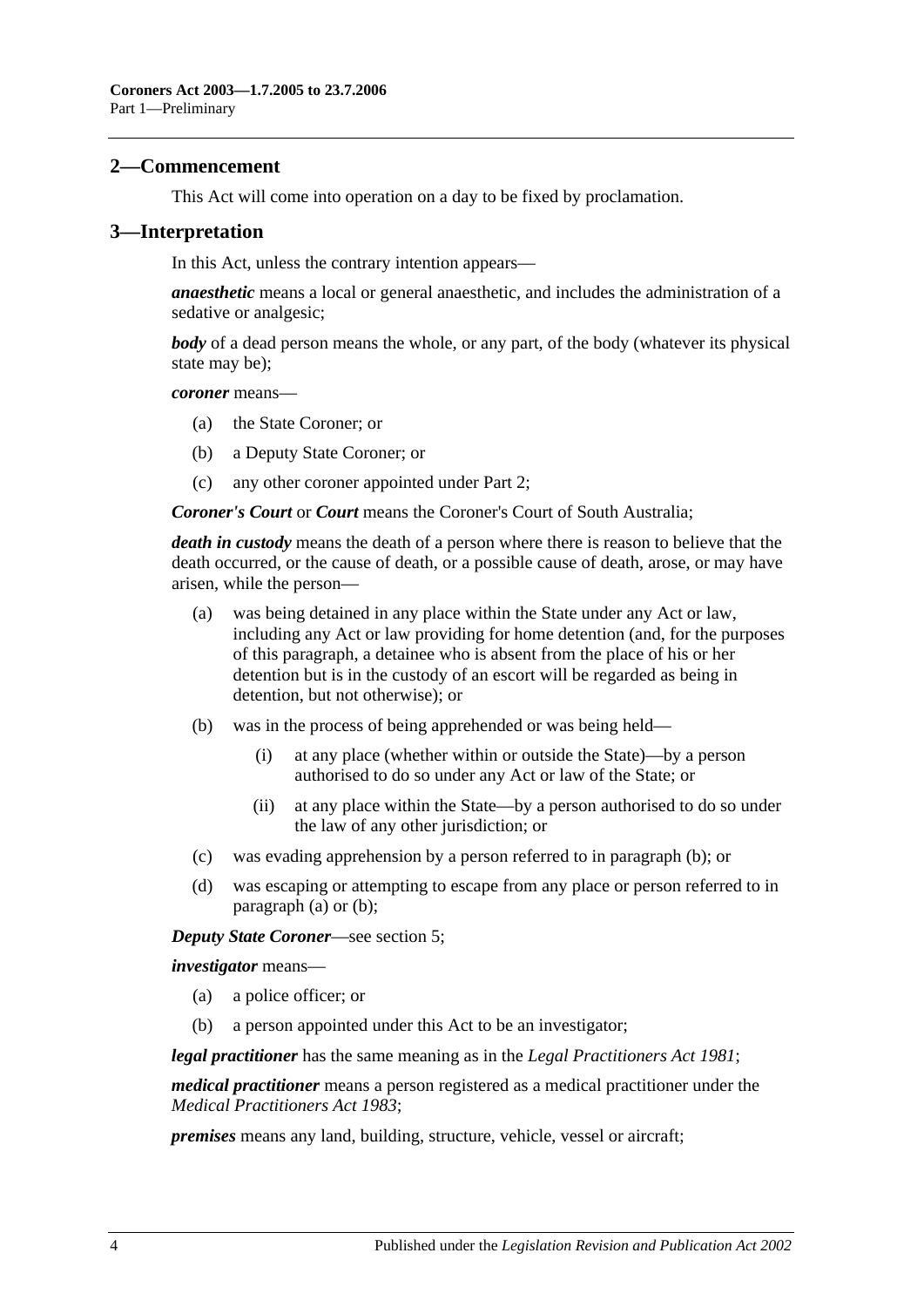*reportable death* means the State death of a person—

- (a) by unexpected, unnatural, unusual, violent or unknown cause; or
- (b) on an aircraft during a flight, or on a vessel during a voyage; or
- (c) in custody; or
- (d) that occurs during or as a result, or within 24 hours, of—
	- (i) the carrying out of a surgical procedure or an invasive medical or diagnostic procedure; or
	- (ii) the administration of an anaesthetic for the purposes of carrying out such a procedure,

not being a procedure specified by the regulations to be a procedure to which this paragraph does not apply;

- (e) that occurs at a place other than a hospital but within 24 hours of—
	- (i) the person having been discharged from a hospital after being an inpatient of the hospital; or
	- (ii) the person having sought emergency treatment at a hospital; or
- (f) where the person was, at the time of death—
	- (i) a protected person under the *[Aged and Infirm Persons' Property](http://www.legislation.sa.gov.au/index.aspx?action=legref&type=act&legtitle=Aged%20and%20Infirm%20Persons%20Property%20Act%201940)  Act [1940](http://www.legislation.sa.gov.au/index.aspx?action=legref&type=act&legtitle=Aged%20and%20Infirm%20Persons%20Property%20Act%201940)* or the *[Guardianship and Administration Act](http://www.legislation.sa.gov.au/index.aspx?action=legref&type=act&legtitle=Guardianship%20and%20Administration%20Act%201993) 1993*; or
	- (ii) in the custody or under the guardianship of the Minister under the *[Children's Protection Act](http://www.legislation.sa.gov.au/index.aspx?action=legref&type=act&legtitle=Childrens%20Protection%20Act%201993) 1993*; or
	- (iii) a patient in an approved treatment centre under the *[Mental Health](http://www.legislation.sa.gov.au/index.aspx?action=legref&type=act&legtitle=Mental%20Health%20Act%201993)  Act [1993](http://www.legislation.sa.gov.au/index.aspx?action=legref&type=act&legtitle=Mental%20Health%20Act%201993)*; or
	- (iv) a resident of a licensed supported residential facility under the *[Supported Residential Facilities Act](http://www.legislation.sa.gov.au/index.aspx?action=legref&type=act&legtitle=Supported%20Residential%20Facilities%20Act%201992) 1992*; or
	- (v) accommodated in a hospital or other treatment facility for the purposes of being treated for drug addiction; or
- (g) that occurs in the course or as a result, or within 24 hours, of the person receiving medical treatment to which consent has been given under Part 5 of the *[Guardianship and Administration Act](http://www.legislation.sa.gov.au/index.aspx?action=legref&type=act&legtitle=Guardianship%20and%20Administration%20Act%201993) 1993*; or
- (h) where no certificate as to the cause of death<sup>1</sup> has been given to the Registrar of Births, Deaths and Marriages; or
- (i) that occurs in circumstances prescribed by the regulations;

*State* includes—

- (a) the sea that is within the adjacent area in respect of the State (as defined for the purposes of the *Coastal Waters (State Powers) Act 1980* (Cth)); and
- (b) the airspace above that sea;

*State Coroner* means the person holding or acting in the office of State Coroner under Part 2: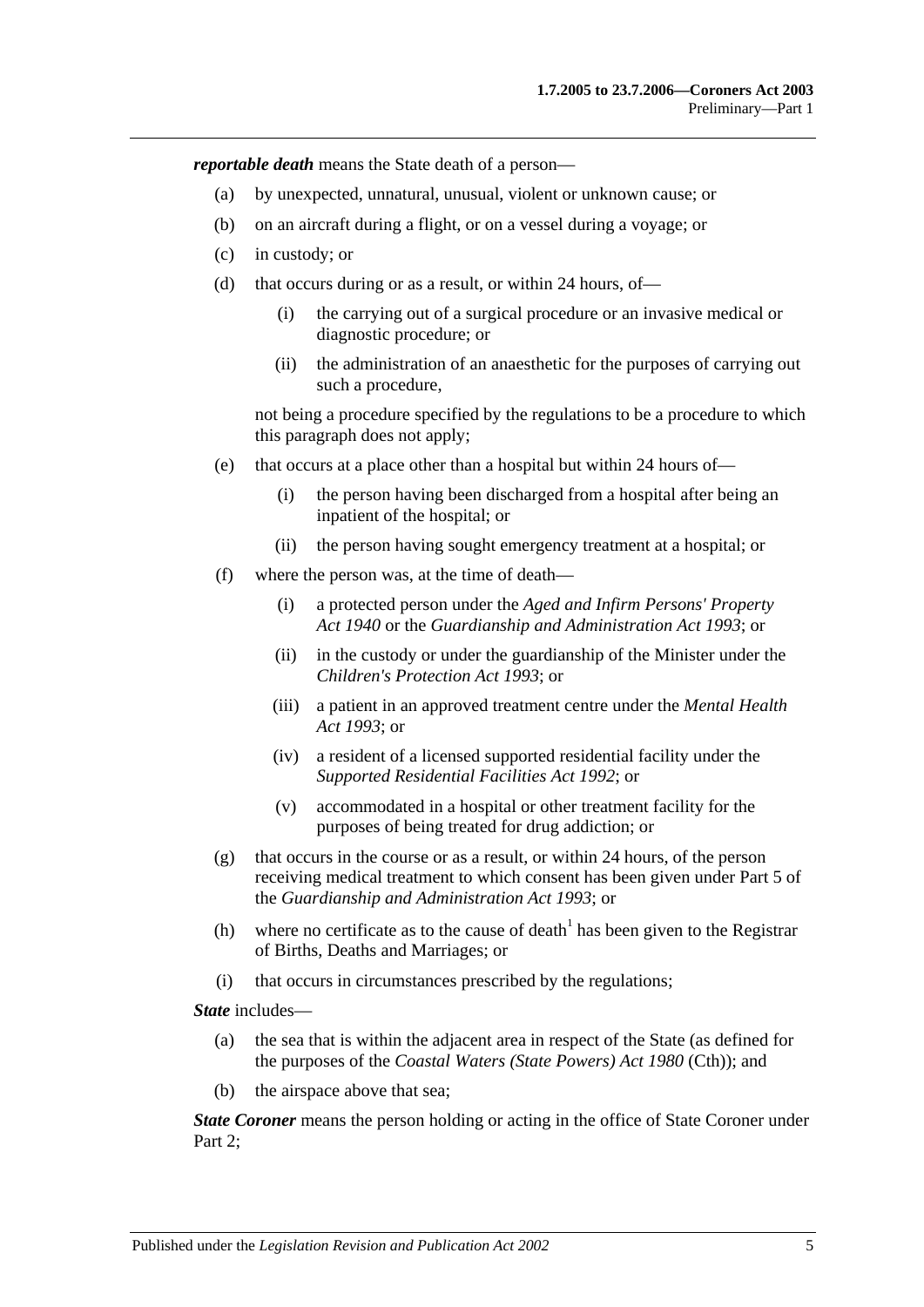*State death* means the death of a person—

- (a) that occurred in the State; or
- (b) where the place of death is unknown but it is reasonably possible that the death occurred in the State; or
- (c) where the body of the person is in the State; or
- (d) a cause of which occurred, or possibly occurred, in the State; or
- (e) where, at the time of death, the person was ordinarily a resident in the State; or
- (f) in the case of a death on an aircraft or vessel—where the flight or voyage was to a place of disembarkation in the State.

#### **Note—**

1 See section 36(3) of the *[Births, Deaths and Marriages Registration Act](http://www.legislation.sa.gov.au/index.aspx?action=legref&type=act&legtitle=Births%20Deaths%20and%20Marriages%20Registration%20Act%201996) 1996*.

## <span id="page-5-0"></span>**Part 2—Administration**

#### <span id="page-5-1"></span>**4—Appointment of State Coroner**

- (1) There will be a State Coroner.
- (2) The State Coroner will be appointed by the Governor.
- (3) A person is not eligible for appointment as the State Coroner unless he or she is a stipendiary magistrate.
- (4) The State Coroner—
	- (a) will be appointed for a term of 7 years, and on conditions, determined by the Governor; and
	- (b) is, on the expiration of a term of office, eligible for reappointment; and
	- (c) will be paid a salary and allowances determined by the Remuneration Tribunal.

#### <span id="page-5-2"></span>**5—Magistrates to be Deputy State Coroners**

Each Magistrate is a Deputy State Coroner for the purposes of this Act.

#### <span id="page-5-3"></span>**6—Appointment of coroners**

- (1) The Governor may appoint a legal practitioner of at least 5 years standing to be a coroner.
- (2) A coroner appointed under this section will be paid the fees (if any) fixed by regulation.

#### <span id="page-5-4"></span>**7—Functions of State Coroner**

- (1) The State Coroner has the following functions:
	- (a) to administer the Coroner's Court;
	- (b) to oversee and co-ordinate coronial services in the State;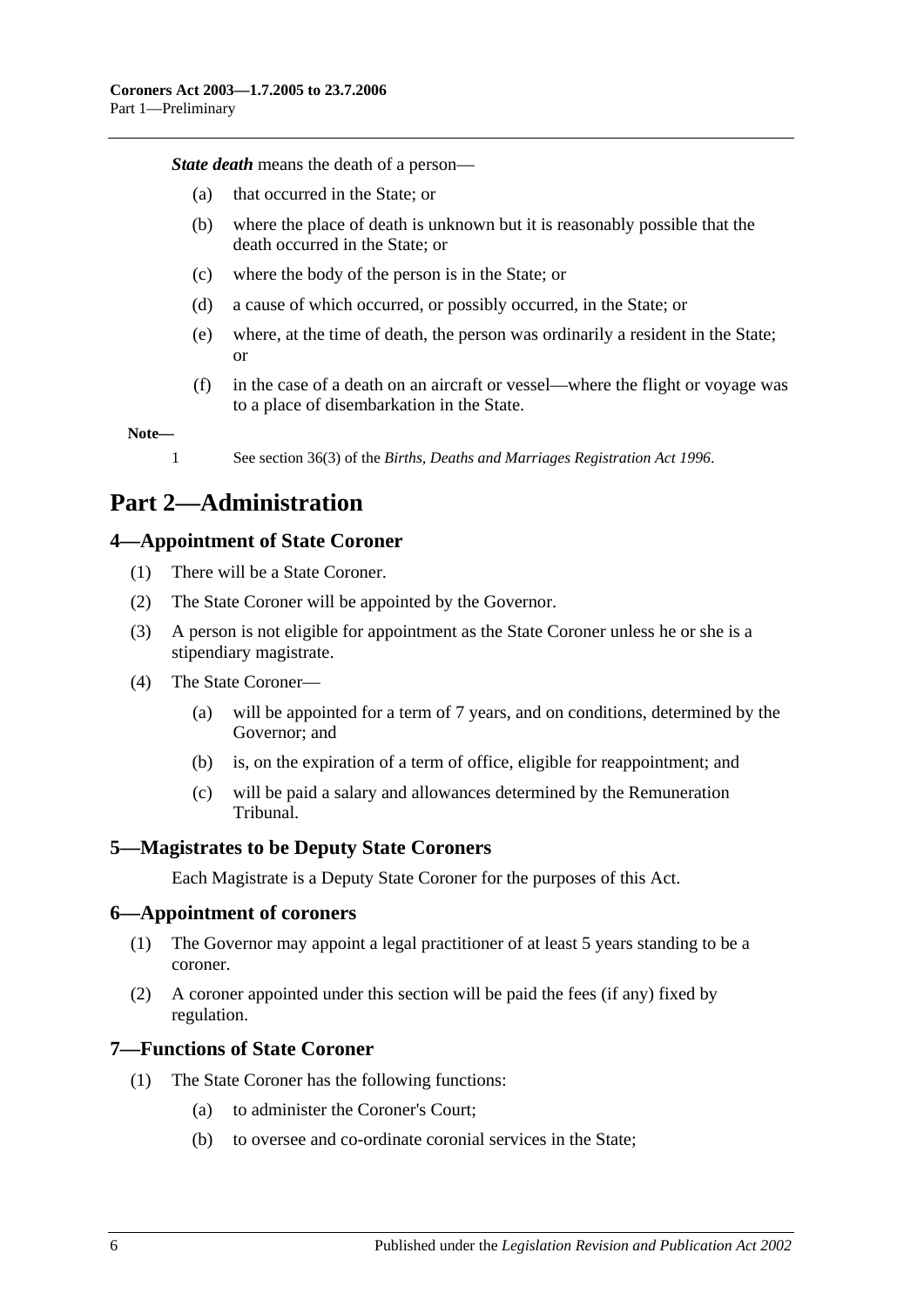- (c) to perform such other functions as are conferred on the State Coroner by or under this Act or any other Act.
- (2) In the absence of the State Coroner from official duties, responsibility for performance of the State Coroner's functions during that absence devolves on a Deputy State Coroner nominated by the Attorney-General.

## <span id="page-6-0"></span>**8—Delegation of State Coroner's administrative functions and powers**

- (1) The State Coroner may delegate any of the State Coroner's administrative functions or powers (other than this power of delegation) under this Act or any other Act to—
	- (a) another coroner; or
	- (b) the principal administrative officer of the Coroner's Court; or
	- (c) any other suitable person.
- (2) A delegation under this section—
	- (a) must be in writing; and
	- (b) may be conditional or unconditional; and
	- (c) is revocable at will; and
	- (d) does not derogate from the power of the State Coroner to act in any matter.

#### <span id="page-6-1"></span>**9—Appointment of investigators**

- (1) The Attorney-General may, by notice in the Gazette, appoint a person to be an investigator for the purposes of this Act.
- (2) The Attorney-General must provide each investigator appointed under this section with a certificate of identification in a form approved by the Attorney-General.
- (3) On ceasing to be an investigator, the former investigator must surrender the certificate to the Attorney-General.

Maximum penalty: \$2 500.

(4) An investigator must produce the certificate (or, in the case of a police officer not in uniform, his or her warrant card) at the request of any person in relation to whom the investigator is exercising powers under this Act.

## <span id="page-6-3"></span><span id="page-6-2"></span>**Part 3—Coroner's Court**

## **Division 1—Coroner's Court and its staff**

#### <span id="page-6-4"></span>**10—Establishment of Court**

The Coroner's Court of South Australia is established.

#### <span id="page-6-5"></span>**11—Court of record**

The Coroner's Court is a court of record.

#### <span id="page-6-6"></span>**12—Seal**

(1) The Coroner's Court will have such seals as are necessary for the transaction of its business.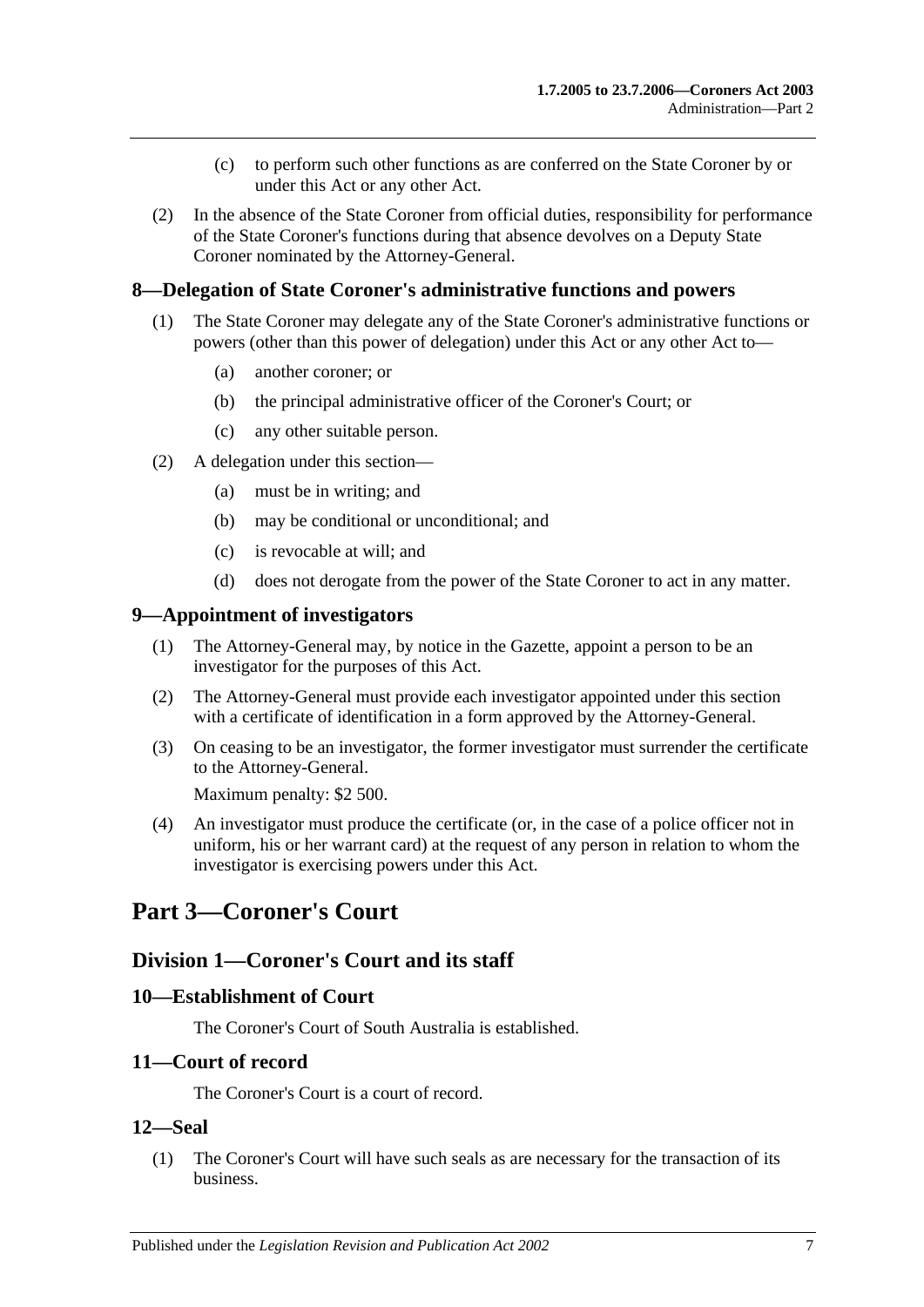(2) A document apparently sealed with a seal of the Court will, in the absence of evidence to the contrary, be taken to have been duly issued under the authority of the Court.

## <span id="page-7-0"></span>**13—Jurisdiction of Court**

The jurisdiction of the Coroner's Court is to hold inquests in order to ascertain the cause or circumstances of the events prescribed by or under this Act or any other Act.

## <span id="page-7-1"></span>**14—Constitution of Court**

- (1) The Coroner's Court is to be constituted of a coroner.
- (2) The Court may, at any one time, be separately constituted of a coroner for the holding of a number of separate inquests.
- (3) If the coroner constituting the Court for the purposes of any proceedings dies or is for any other reason unable to continue with the proceedings, the Court constituted of another coroner may complete the proceedings.

## <span id="page-7-2"></span>**15—Administrative and ancillary staff**

- (1) The administrative and ancillary staff of the Coroner's Court consists of—
	- (a) any legal practitioner appointed to assist the Court as counsel; and
	- (b) any other persons appointed to the non-judicial staff of the Court.
- (2) The administrative and ancillary staff of the Court will be appointed under the *[Courts](http://www.legislation.sa.gov.au/index.aspx?action=legref&type=act&legtitle=Courts%20Administration%20Act%201993)  [Administration Act](http://www.legislation.sa.gov.au/index.aspx?action=legref&type=act&legtitle=Courts%20Administration%20Act%201993) 1993*.

## <span id="page-7-3"></span>**16—Responsibilities of staff**

A member of the administrative and ancillary staff of the Coroner's Court is responsible to the State Coroner (through any properly constituted administrative superior) for the proper and efficient discharge of his or her duties.

## <span id="page-7-4"></span>**Division 2—Practice and procedure of Coroner's Court**

## <span id="page-7-5"></span>**17—Time and place of sittings**

- (1) The Coroner's Court may sit at any time (including a Sunday).
- (2) The Court may sit at any place (either within or outside the State).
- (3) The Court will sit at such times and places as the State Coroner may direct.

## <span id="page-7-6"></span>**18—Adjournment from time to time and place to place**

The Coroner's Court may—

- (a) adjourn proceedings from time to time and from place to place; or
- (b) adjourn proceedings to a time and place to be fixed; or
- (c) order the transfer of proceedings from place to place.

## <span id="page-7-7"></span>**19—Inquests to be open**

(1) Subject to Part 8 of the *[Evidence Act](http://www.legislation.sa.gov.au/index.aspx?action=legref&type=act&legtitle=Evidence%20Act%201929) 1929* or to any other Act, inquests held by the Coroner's Court must be open to the public.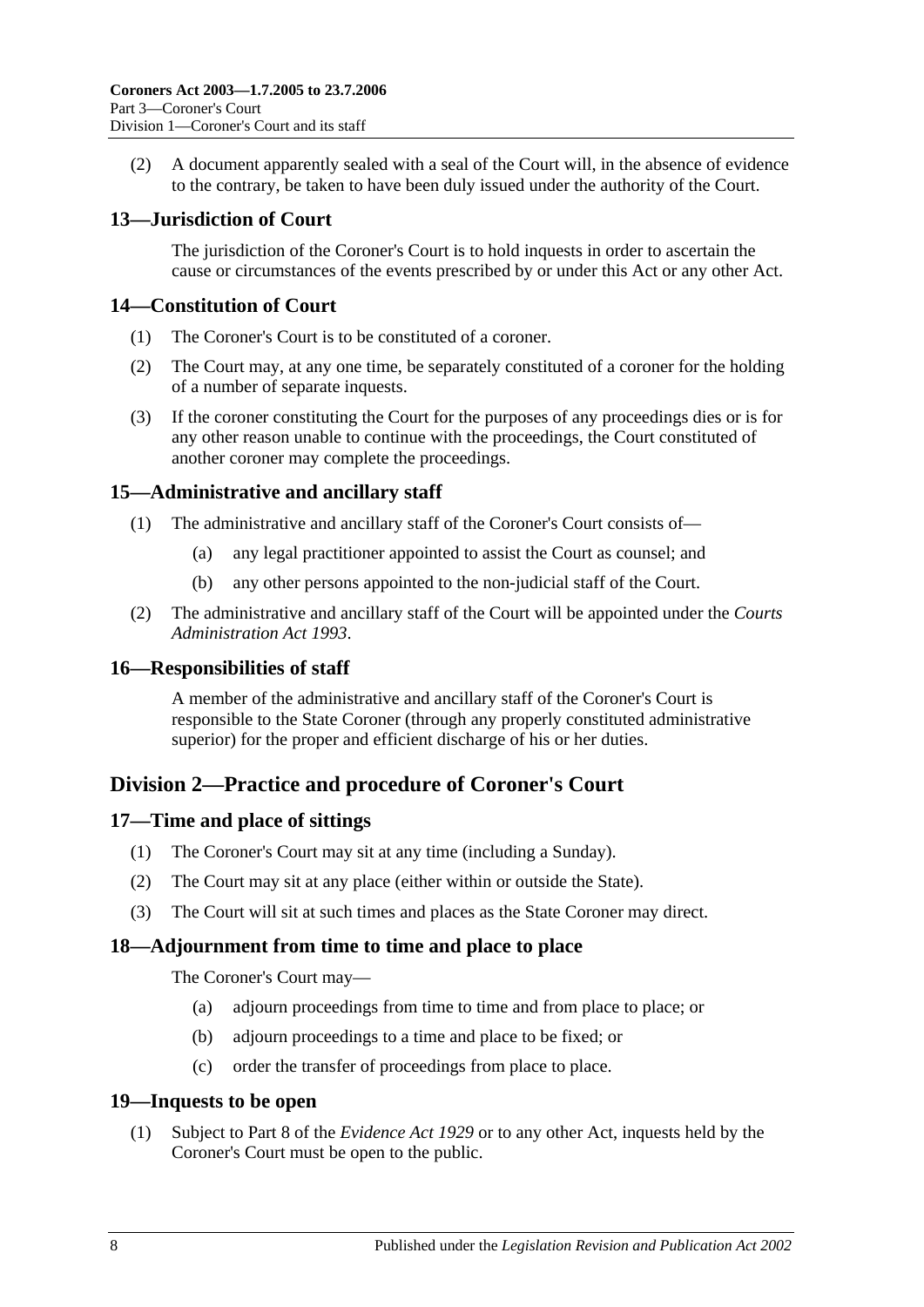(2) However, the Court may also exercise the powers conferred on the Court under that Part relating to clearing courts and suppressing publication of evidence if the Court considers it desirable to do so in the interests of national security and, for that purpose, that Part will apply accordingly.

## <span id="page-8-3"></span><span id="page-8-0"></span>**20—Right of appearance and taking evidence**

- (1) The following persons are entitled to appear personally or by counsel in proceedings before the Coroner's Court:
	- (a) the Attorney-General;
	- (b) any person who, in the opinion of the Court, has a sufficient interest in the subject or result of the proceedings.
- (2) A person appearing before the Court under [subsection](#page-8-3) (1) may examine and cross-examine any witness testifying in the proceedings.
- (3) The Court may accept evidence in the proceedings from a witness by affidavit or by written statement verified by declaration in the form prescribed by the rules.
- (4) However, if the witness is a child under the age of 12 years or a person who is illiterate or has an intellectual disability, the witness's statement may be in the form of a written statement taken down by a coroner or an investigator at an interview with the witness and verified by the coroner or investigator, by declaration in the form prescribed by the rules, as an accurate record of the witness's oral statement.
- (5) The Court may require a person who has given evidence by affidavit or written statement to attend before the Court for the purposes of examination and cross-examination.
- $(6)$  If—
	- (a) a written statement made by a person under this section is false or misleading in a material particular; and
	- (b) the person knew that the statement was false or misleading,

the person is guilty of an offence.

Maximum penalty: Imprisonment for 2 years.

## <span id="page-8-1"></span>**Part 4—Inquests**

## <span id="page-8-2"></span>**21—Holding of inquests by Court**

- (1) The Coroner's Court must hold an inquest to ascertain the cause or circumstances of the following events:
	- (a) a death in custody;
	- (b) if the State Coroner considers it necessary or desirable to do so, or the Attorney-General so directs—
		- (i) any other reportable death; or
		- (ii) the disappearance from any place of a person ordinarily resident in the State; or
		- (iii) the disappearance from, or within, the State of any person; or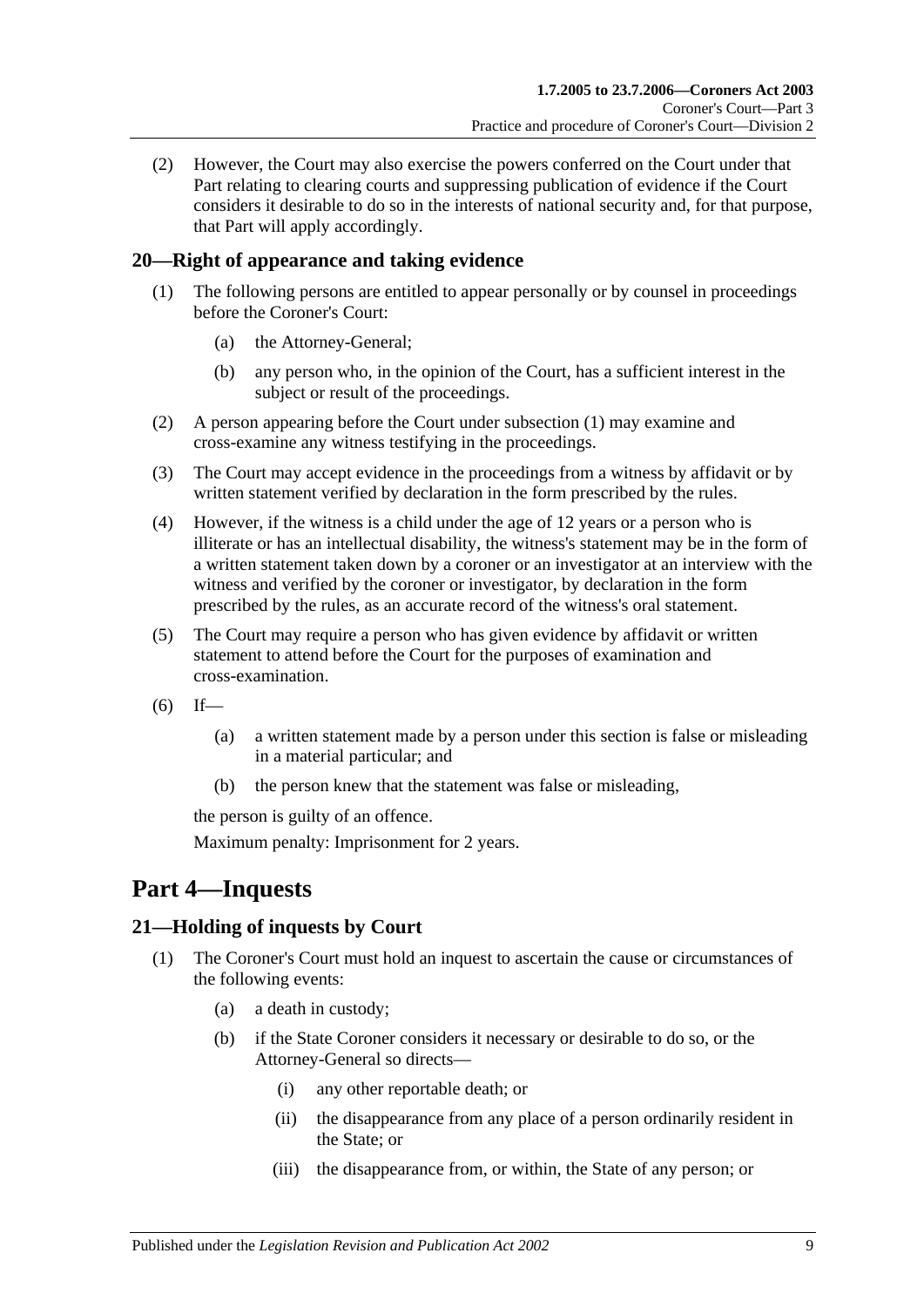- (iv) a fire or accident that causes injury to person or property;
- (c) any other event if so required under some other Act.
- (2) However, if a person has been charged in criminal proceedings with causing the event that is, or is to be, the subject of an inquest, the Court may not commence or proceed further with the inquest until the criminal proceedings have been disposed of, withdrawn or permanently stayed.
- (3) An inquest may be held to ascertain the cause or circumstances of more than one event.

## <span id="page-9-0"></span>**22—Power of inquiry**

- (1) The following powers may be exercised—
	- (a) by the State Coroner for the purposes of determining whether or not it is necessary or desirable to hold an inquest; or
	- (b) by the Coroner's Court for the purposes of an inquest,

<span id="page-9-1"></span>namely, powers:

- (c) to enter at any time and by force (if necessary) any premises in which the State Coroner or Court reasonably believes there is the body of a dead person and view the body;
- (d) to enter at any time and by force (if necessary) any premises and inspect and remove anything in or on the premises;
- <span id="page-9-2"></span>(e) to take photographs, films and audio, video or other recordings;
- (f) to examine, copy or take extracts from any records or documents;
- (g) to issue a warrant for the removal of the body of a dead person to a specified place;
- (h) to issue a warrant for the exhumation of the body, or retrieval of the ashes, of a dead person (an *exhumation warrant*);
- (i) to direct a medical practitioner who is a pathologist, or some other person or body considered by the State Coroner or the Court to be suitably qualified, to perform or to cause to be performed, as the case may require—
	- (i) a post-mortem examination of the body of a dead person; and
	- (ii) any other examinations or tests consequent on the post-mortem examination.
- (2) An exhumation warrant of the State Coroner may only be issued with the approval of the Attorney-General.
- (3) An investigator may exercise the powers under [subsection](#page-9-1) (1)(c) to [\(f\)](#page-9-2) if directed to do so by the State Coroner or the Coroner's Court for the purposes referred to in that subsection and, in doing so, must comply with any directions given by the State Coroner or the Court for the purpose.
- (4) A person exercising a power or executing a warrant under this section may be accompanied by such assistants as the person thinks fit.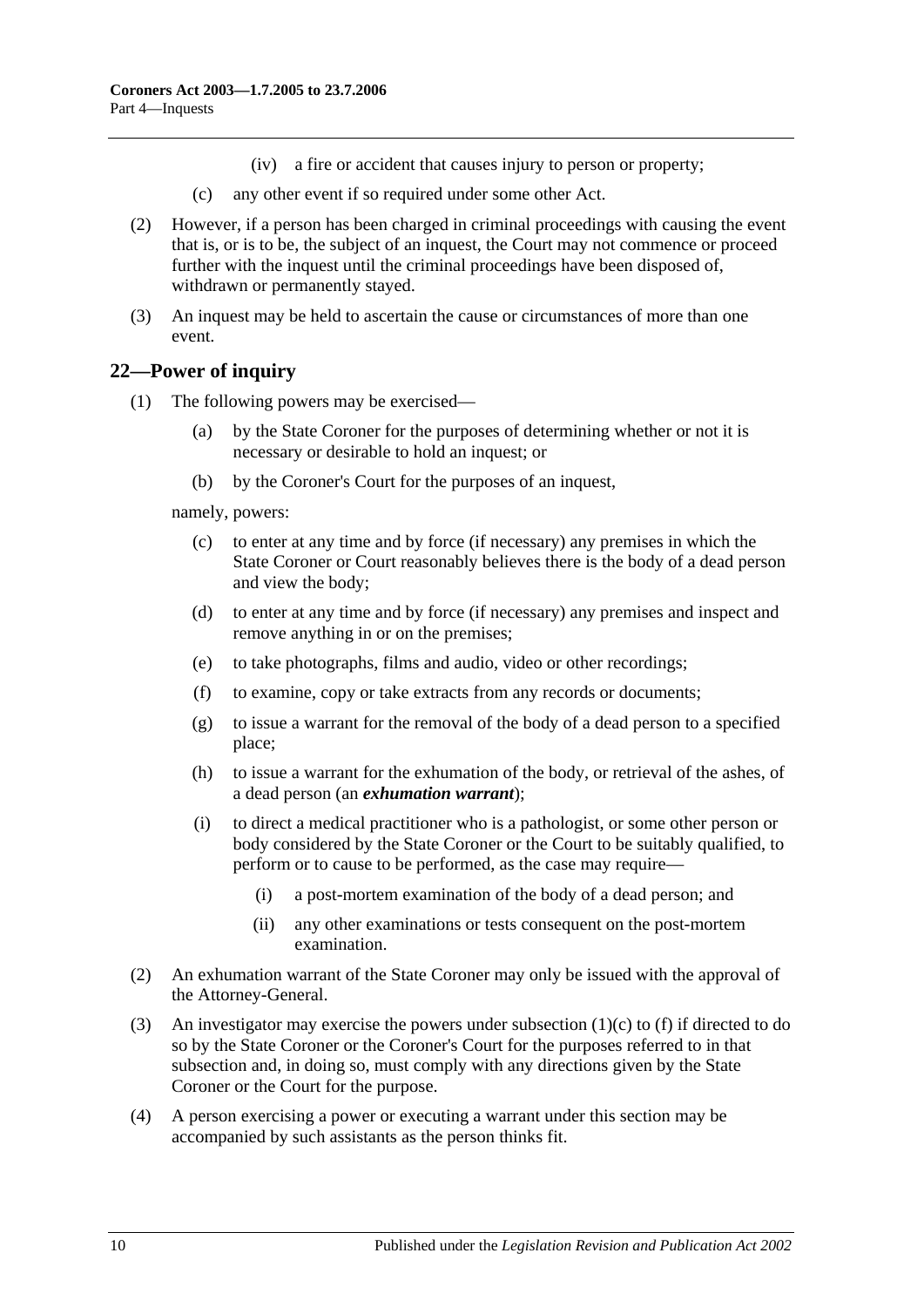- (5) If a person—
	- (a) hinders or obstructs a person exercising a power or executing a warrant under this section or any assistant accompanying such a person; or
	- (b) fails to comply with a direction given by such a person under this section,

he or she is—

- (c) in the case of hindering or obstructing, or failing to comply with a direction of, the Court—guilty of a contempt of the Court;
- (d) in any other case—guilty of an offence and liable to a penalty not exceeding \$10 000.

#### <span id="page-10-0"></span>**23—Proceedings on inquests**

- (1) The Coroner's Court may, for the purposes of an inquest—
	- (a) by summons, require the appearance before the inquest of any person; or
	- (b) by summons, require the production of any relevant records or documents and, in the case of a record or document that is not in the English language, require the production of a written statement in the English language of the contents of the record or document; or
	- (c) inspect any records or documents produced before it, and retain them for such reasonable period as it thinks fit, and make copies of the records or documents or their contents; or
	- (d) require any person to make an oath or affirmation to answer truthfully questions put by the Court or by any person appearing before the Court; or
	- (e) require any person appearing before the Court (whether summoned to appear or not) to answer any questions put by the Court or by any person appearing before the Court.
- $(2)$  If—
	- (a) a person fails without reasonable excuse to comply with a summons to appear before the Court; or
	- (b) there are grounds for believing that, if such a summons were issued, a person would not comply with it,

the Court may issue a warrant to have the person arrested and brought before the Court.

- (3) If a person who is in custody has been summoned under this section to appear before the Court, the manager of the place in which the person is being detained must cause the person to be brought to the Court as required by the summons.
- (4) A person who—
	- (a) fails, without reasonable excuse, to comply with a summons issued to appear, or to produce records or documents, before the Court; or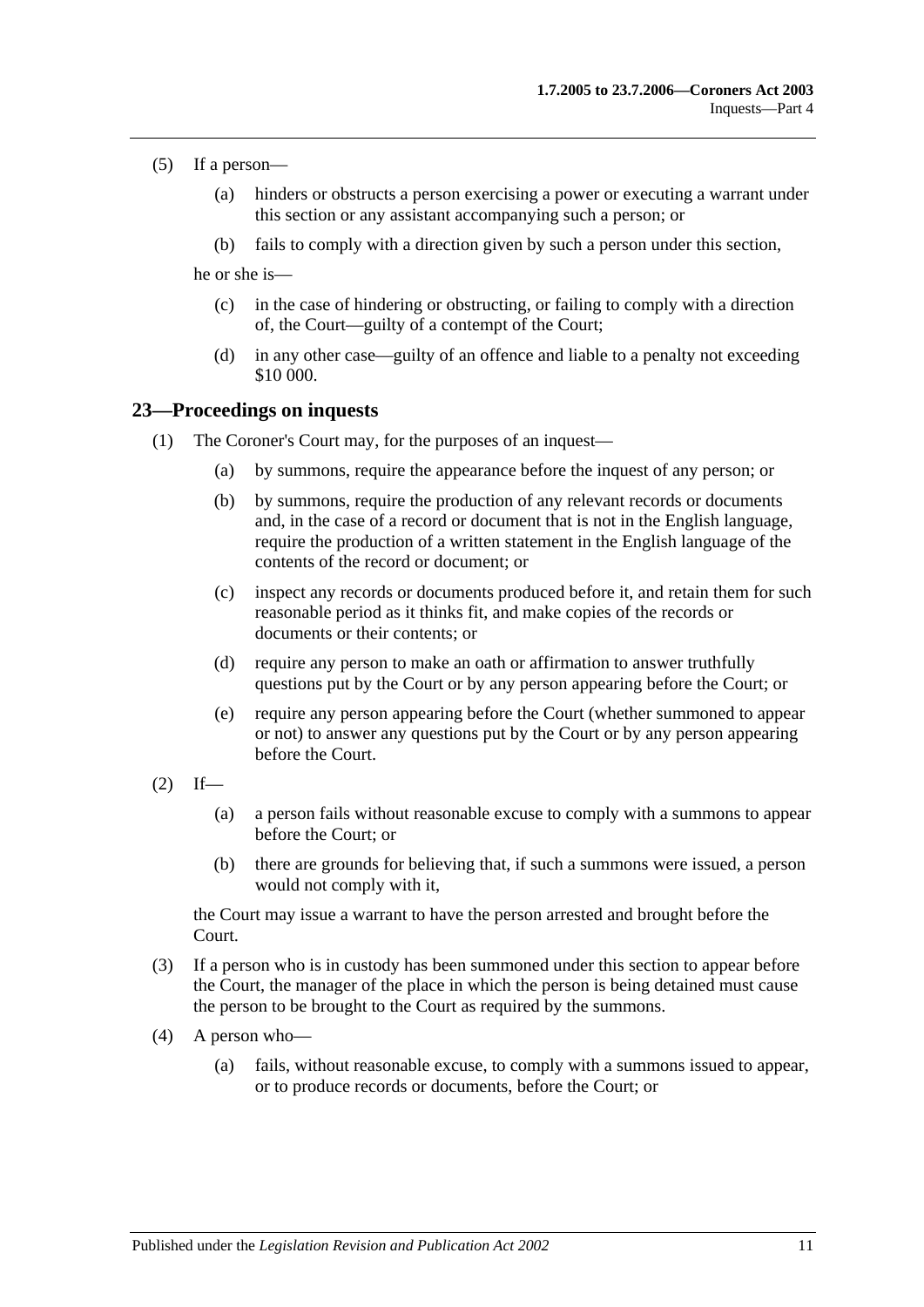- (b) having been served with a summons to produce a written statement of the contents of a record or document in the English language fails, without reasonable excuse, to comply with the summons or produces a statement that he or she knows, or ought to know, is false or misleading in a material particular; or
- (c) refuses to be sworn or to affirm, or refuses or fails to answer truthfully a relevant question when required to do so by the Court; or
- (d) refuses to obey a lawful direction of the Court; or
- (e) misbehaves before the Court, wilfully insults the Court or interrupts the proceedings of the Court,

commits a contempt of the Court.

- (5) However, a person is not required to answer a question, or to produce a record or document, under this section if—
	- (a) the answer to the question, or the contents of the record or document, would tend to incriminate the person of an offence; or
	- (b) answering the question, or producing the record or document, would result in a breach of legal professional privilege.
- (6) This section does not derogate from section 64D of the *[South Australian Health](http://www.legislation.sa.gov.au/index.aspx?action=legref&type=act&legtitle=South%20Australian%20Health%20Commission%20Act%201976)  [Commission Act](http://www.legislation.sa.gov.au/index.aspx?action=legref&type=act&legtitle=South%20Australian%20Health%20Commission%20Act%201976) 1976*.

## <span id="page-11-0"></span>**24—Principles governing inquests**

In holding an inquest, the Coroner's Court—

- (a) is not bound by the rules of evidence and may inform itself on any matter as it thinks fit; and
- (b) must act according to equity, good conscience and the substantial merits of the case, without regard to technicalities and legal forms.

#### <span id="page-11-1"></span>**25—Findings on inquests**

- (1) The Coroner's Court must, as soon as practicable after the completion of an inquest, give its findings in writing setting out as far as has been ascertained the cause and circumstances of the event that was the subject of the inquest.
- (2) The Court may add to its findings any recommendation that might, in the opinion of the Court, prevent, or reduce the likelihood of, a recurrence of an event similar to the event that was the subject of the inquest.
- (3) However, the Court must not make any finding, or suggestion, of criminal or civil liability.
- <span id="page-11-2"></span>(4) The Court must, as soon as practicable after the completion of the inquest, forward a copy of its findings and any recommendations—
	- (a) to the Attorney-General; and
	- (b) in the case of an inquest into a death in custody—
		- (i) if the Court has added to its findings a recommendation directed to a Minister or other agency or instrumentality of the Crown—to each such Minister, agency or instrumentality of the Crown; and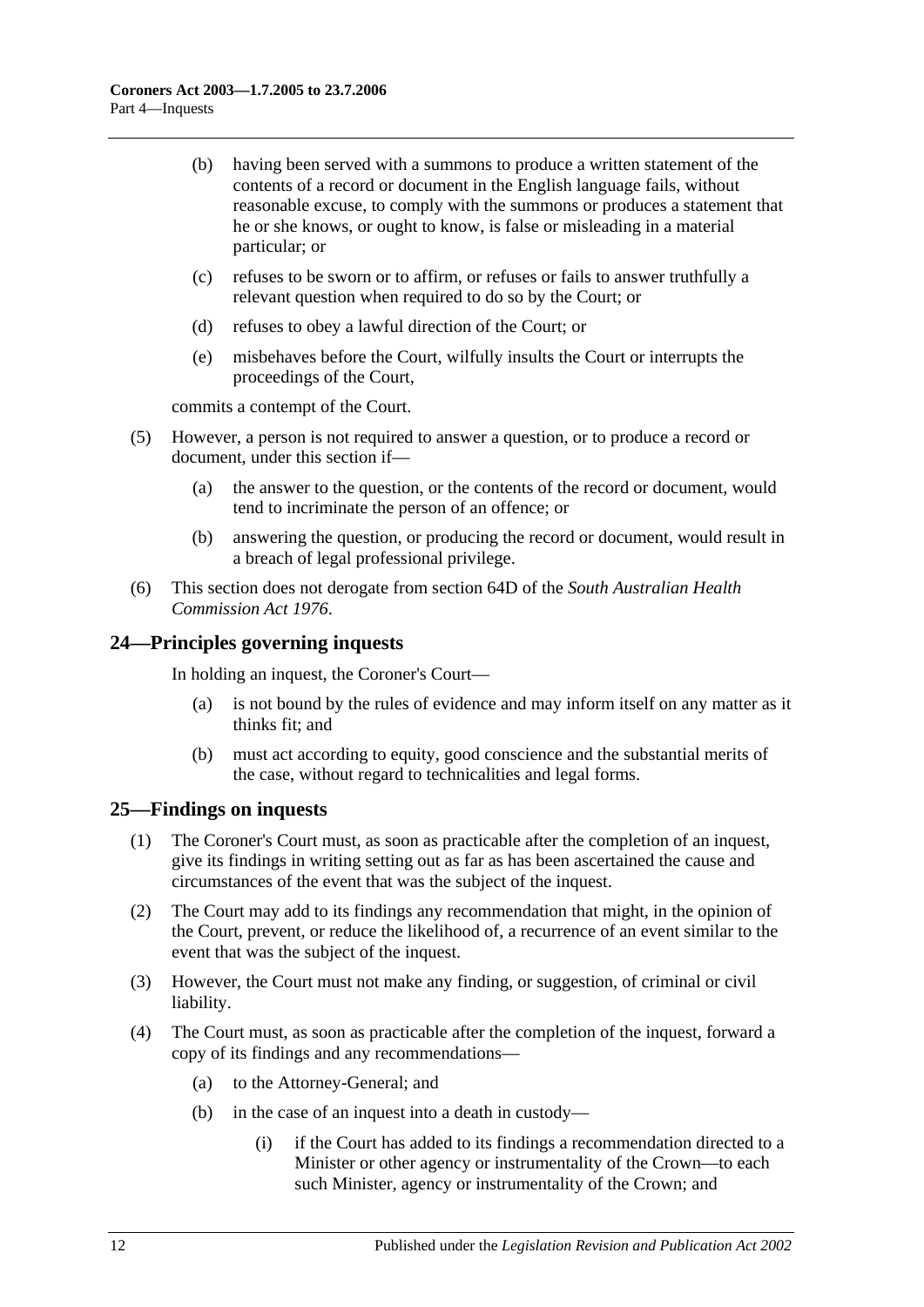- (ii) to each person who appeared personally or by counsel at the inquest; and
- (iii) to any other person who, in the opinion of the Court, has a sufficient interest in the matter.
- (5) The Minister or the Minister responsible for the agency or other instrumentality of the Crown must, within 8 sitting days of the expiration of 6 months after receiving a copy of the findings and recommendations under [subsection](#page-11-2)  $(4)(b)(i)$ —
	- (a) cause a report to be laid before each House of Parliament giving details of any action taken or proposed to be taken in consequence of those recommendations; and
	- (b) forward a copy of the report to the State Coroner.

#### <span id="page-12-0"></span>**26—Re-opening of inquests**

- (1) The Coroner's Court may re-open an inquest at any time and must do so if the Attorney-General so directs the State Coroner.
- (2) If an inquest is re-opened, the Court may do one or more of the following:
	- (a) confirm any previous finding;
	- (b) set aside any previous finding;
	- (c) substitute a finding that appears justified by the evidence.

#### <span id="page-12-2"></span><span id="page-12-1"></span>**27—Appeals from findings made on inquests**

- (1) The Attorney-General or a person who has a sufficient interest in a finding made on an inquest may, subject to this section and in accordance with the rules of the appellate court, appeal to the Supreme Court against the finding.
- (2) The appeal lies to the Supreme Court constituted of a single Judge (but the Judge may, if the Judge thinks fit, refer the appeal for hearing and determination by the Full Court).
- (3) An application under [subsection](#page-12-2) (1) must be made within one month after the findings on the inquest are given by the Coroner's Court.
- (4) However, the Supreme Court may, in its discretion, extend the time fixed for making an application, even if the time for making the application has ended.
- (5) On an appeal, the appellate court may, if the interests of justice so require, re-hear witnesses or receive fresh evidence.
- (6) On the hearing of the appeal, the appellate court may exercise any one or more of the following powers:
	- (a) it may confirm or set aside the finding subject to the appeal;
	- (b) it may substitute a finding that appears justified by the evidence;
	- (c) it may order that the inquest be re-opened, or that a fresh inquest be held;
	- (d) it may make any other order (including an order for costs) that may be necessary or desirable in the circumstances.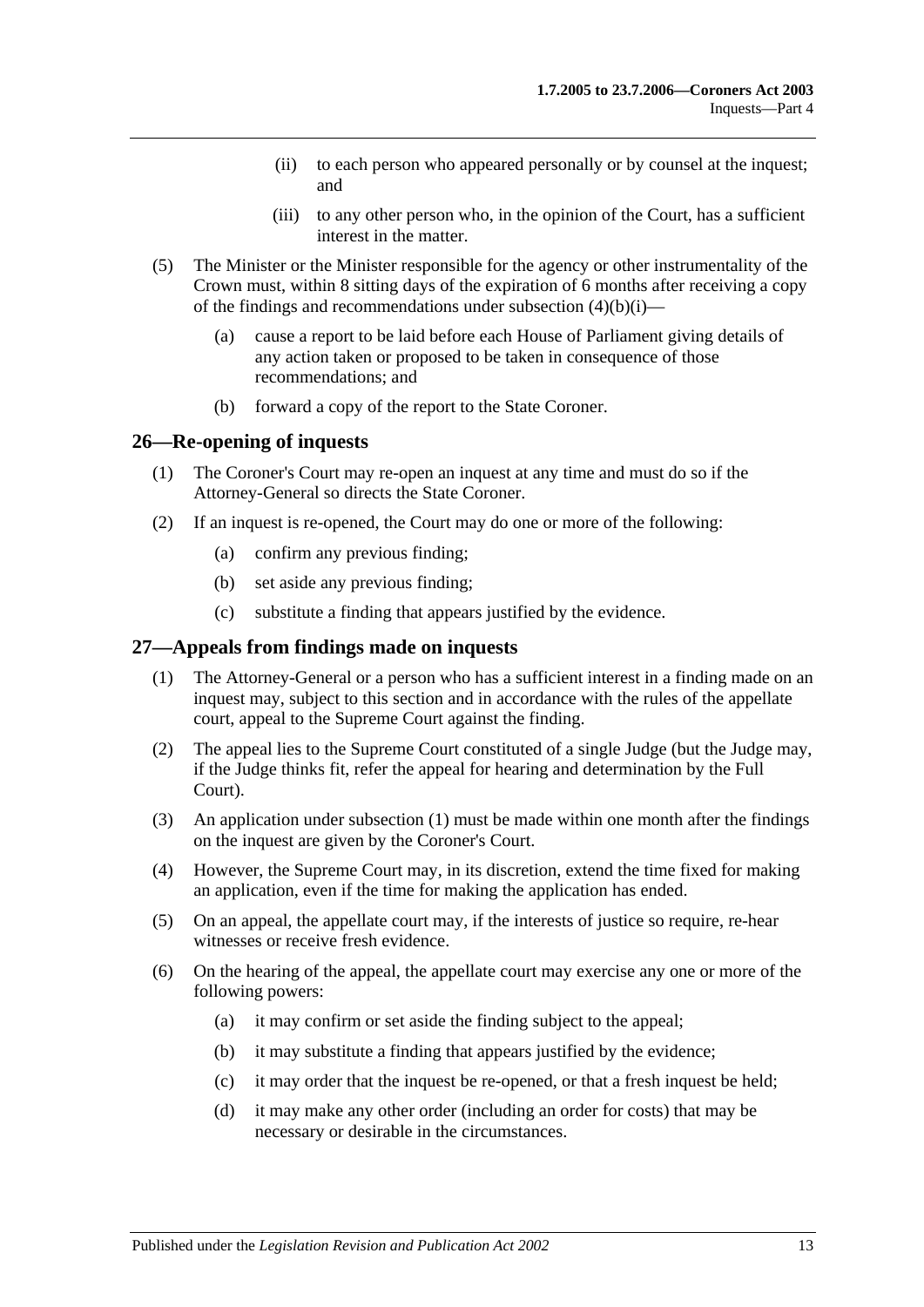- (7) For the purposes of this section, a person has a sufficient interest in a finding made on an inquest if—
	- (a) the finding affects or may affect that person's pecuniary interests; or
	- (b) the finding reflects adversely on that person's competence in his or her trade, profession or occupation; or
	- (c) the person has, in the opinion of the Supreme Court, some other interest sufficient to ground an application under this section.

## <span id="page-13-0"></span>**Part 5—Reporting of deaths**

#### <span id="page-13-1"></span>**28—Reporting of deaths**

(1) A person must, immediately after becoming aware of a death that is or may be a reportable death, notify the State Coroner or (except in the case of a death in custody) a police officer of the death, unless the person believes on reasonable grounds that the death has already been reported, or that the State Coroner is otherwise aware of the death.

Maximum penalty: \$10 000 or imprisonment for 2 years.

- (2) The person notifying the State Coroner or police officer must—
	- (a) give the State Coroner or police officer any information that the person has in relation to the death; and
	- (b) if the person is a medical practitioner who was responsible for the medical care of the dead person prior to death or who examined the body of the person after death—give his or her opinion as to the cause of death.

Maximum penalty: \$5 000.

(3) A police officer must, on being notified of a death under this section, immediately notify the State Coroner of the death and of any information that the police officer has, or has been given, in relation to the matter.

## <span id="page-13-2"></span>**29—Finding to be made as to cause of notified reportable death**

If the State Coroner is notified under this Act of a reportable death, a finding as to the cause of the death must be made—

- (a) if an inquest is held into the death—by the Coroner's Court;
- (b) in any other case—by the State Coroner.

## <span id="page-13-3"></span>**Part 6—Miscellaneous**

#### <span id="page-13-4"></span>**30—Order for removal of body for interstate inquest**

The State Coroner may, if he or she has reasonable grounds to believe that an inquest will be held in another State or a Territory of the Commonwealth into the death outside the State of a person whose body is within the State, issue a warrant for the removal of the body to that other State or Territory.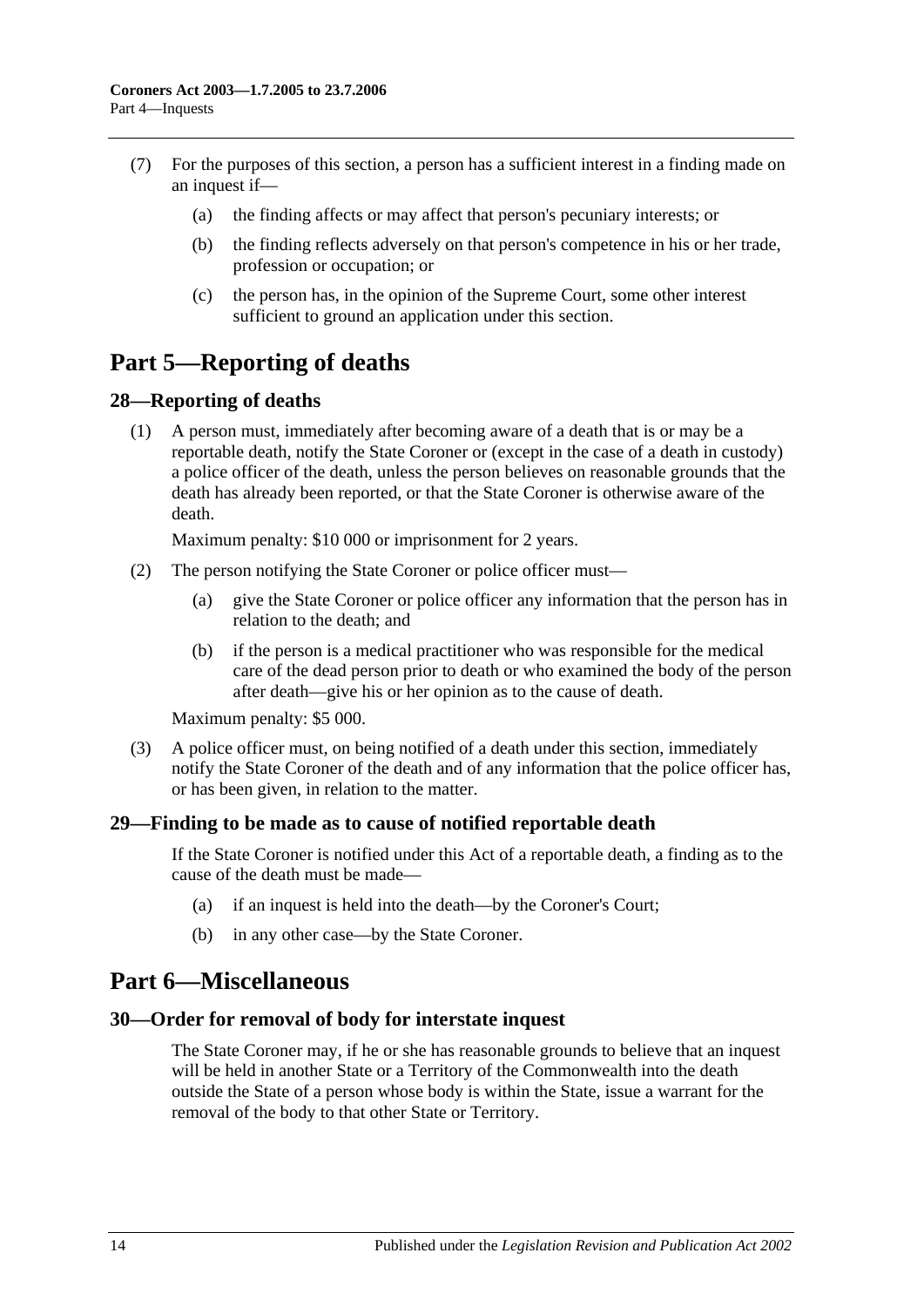#### <span id="page-14-0"></span>**31—State Coroner or Court may provide assistance to coroners elsewhere**

The State Coroner or the Coroner's Court may exercise any powers under this Act for the purpose of assisting a coroner of another State or a Territory of the Commonwealth to conduct an investigation, inquiry or inquest under the law of that State or Territory into any event, whether or not there is otherwise jurisdiction under this Act to hold an inquest into that event.

#### <span id="page-14-1"></span>**32—Authorisation for disposal of human remains**

- (1) If a reportable death occurs and the body of the dead person is within the State, the body is under the exclusive control of the State Coroner until the State Coroner-
	- (a) considers that the body is not further required for the purposes of an inquest into the death of the person; and
	- (b) issues an authorisation for the disposal of human remains in respect of the body.
- (2) If the State Coroner becomes aware of a dispute as to who may be entitled at law to possession of the body of a dead person for the purposes of its disposal, the State Coroner may refrain from issuing an authorisation for the disposal of human remains in respect of the body until the dispute is resolved.

#### <span id="page-14-2"></span>**33—Immunities**

- (1) A coroner or other person exercising the jurisdiction of the Coroner's Court has the same privileges and immunities from civil liability as a Judge of the Supreme Court.
- <span id="page-14-4"></span>(2) A coroner, any member of the administrative and ancillary staff of the Coroner's Court, an investigator or a person assisting an investigator incurs no civil or criminal liability for an honest act or omission in carrying out or exercising, or purportedly carrying out or exercising, official functions or powers.
- (3) A civil liability that would, but for [subsection](#page-14-4) (2), attach to a person referred to in that subsection, attaches instead to the Crown.

## <span id="page-14-3"></span>**34—Confidentiality**

A person must not divulge information about a person obtained (whether by the person divulging the information or by some other person) in the course of the administration of this Act, except—

- (a) where the information is publicly known; or
- (b) as required or authorised by this Act or any other Act or law; or
- (c) as reasonably required in connection with the administration of this Act or any other Act; or
- (d) for the purposes of legal proceedings arising out of the administration of this Act; or
- (e) to a government agency or instrumentality of this State, the Commonwealth or another State or a Territory of the Commonwealth for the purposes of the proper performance of its functions; or
- (f) with the consent of the person to whom the information relates.

Maximum penalty: \$10 000.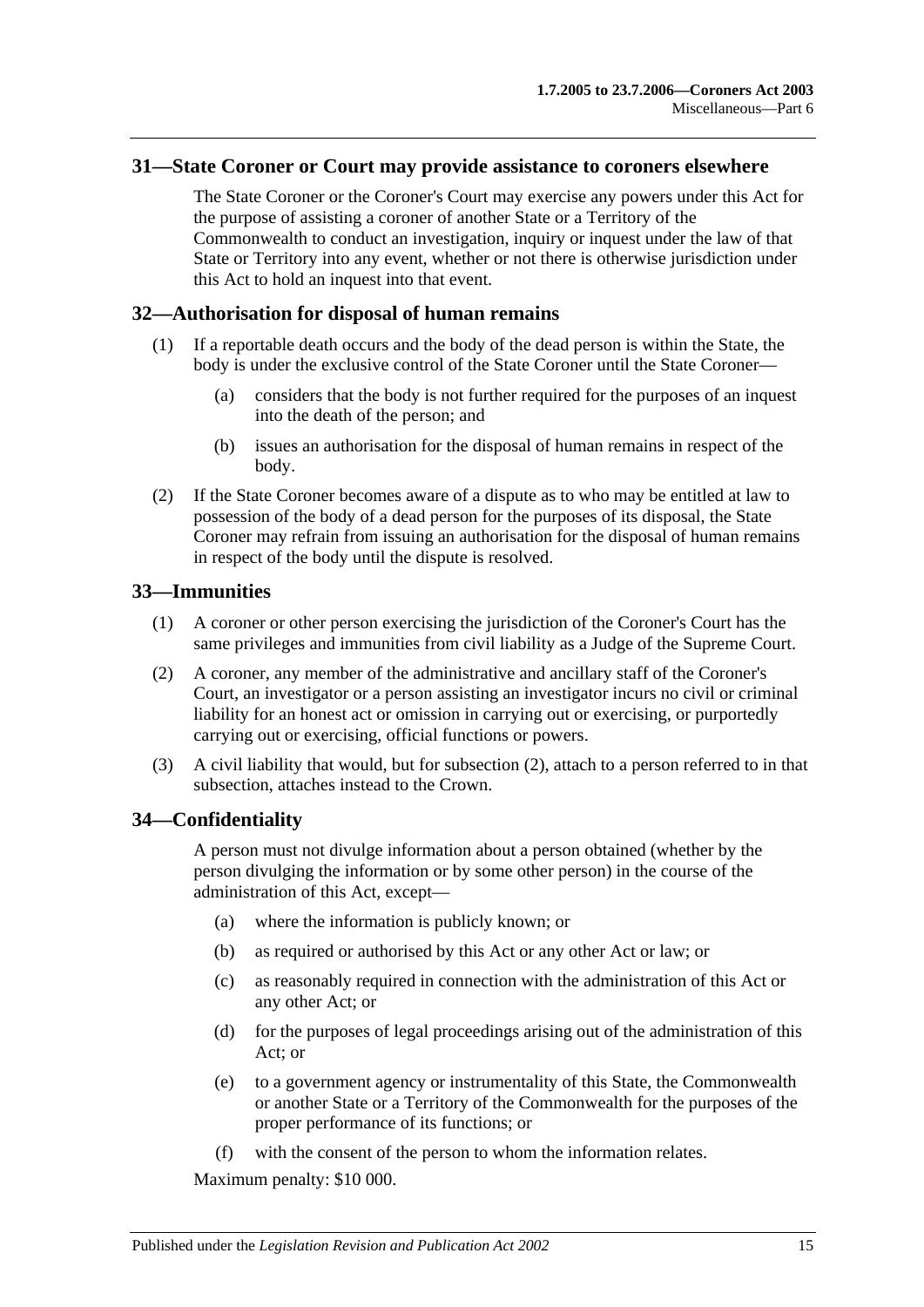#### <span id="page-15-3"></span><span id="page-15-0"></span>**35—Coroners may not be called as witnesses**

- (1) Despite any other provision of this Act, a coroner cannot be called to give evidence before a court or tribunal about anything coming to his or her knowledge in the course of the administration of this Act.
- (2) [Subsection](#page-15-3) (1) does not apply in relation to proceedings against a coroner for an offence.

#### <span id="page-15-1"></span>**36—Punishment of contempts**

The Coroner's Court may punish a contempt as follows:

- (a) it may impose a fine not exceeding \$10 000;
- (b) it may commit to prison for a specified term, not exceeding 2 years, or until the contempt is purged.

#### <span id="page-15-2"></span>**37—Accessibility of evidence etc**

- (1) Subject to this section, the State Coroner must, on application by a member of the public, allow the applicant to inspect or obtain a copy of any of the following:
	- (a) any process relating to proceedings and forming part of the records of the Coroner's Court;
	- (b) a transcript of evidence taken by the Court in any proceedings;
	- (c) any documentary material admitted into evidence in any proceedings;
	- (d) a transcript of the written findings and any recommendations of the Court;
	- (e) an order made by the Court.
- <span id="page-15-4"></span>(2) A member of the public may inspect or obtain a copy of the following material only with the permission of the State Coroner:
	- (a) material that was not taken or received in open court;
	- (b) material that the Coroner's Court has suppressed from publication;
	- (c) a photograph, slide, film, video tape, audio tape or other form of recording from which a visual image or sound can be produced;
	- (d) material of a class prescribed by the regulations.
- (3) The State Coroner may permit inspection or copying of material referred to in [subsection](#page-15-4) (2) subject to any condition the State Coroner considers appropriate, including a condition limiting the publication or use of the material.
- (4) A decision by the State Coroner on an application under this section is final and not subject to any form of review.
- (5) The State Coroner may charge a fee, fixed by regulation, for inspection or copying of material under this section.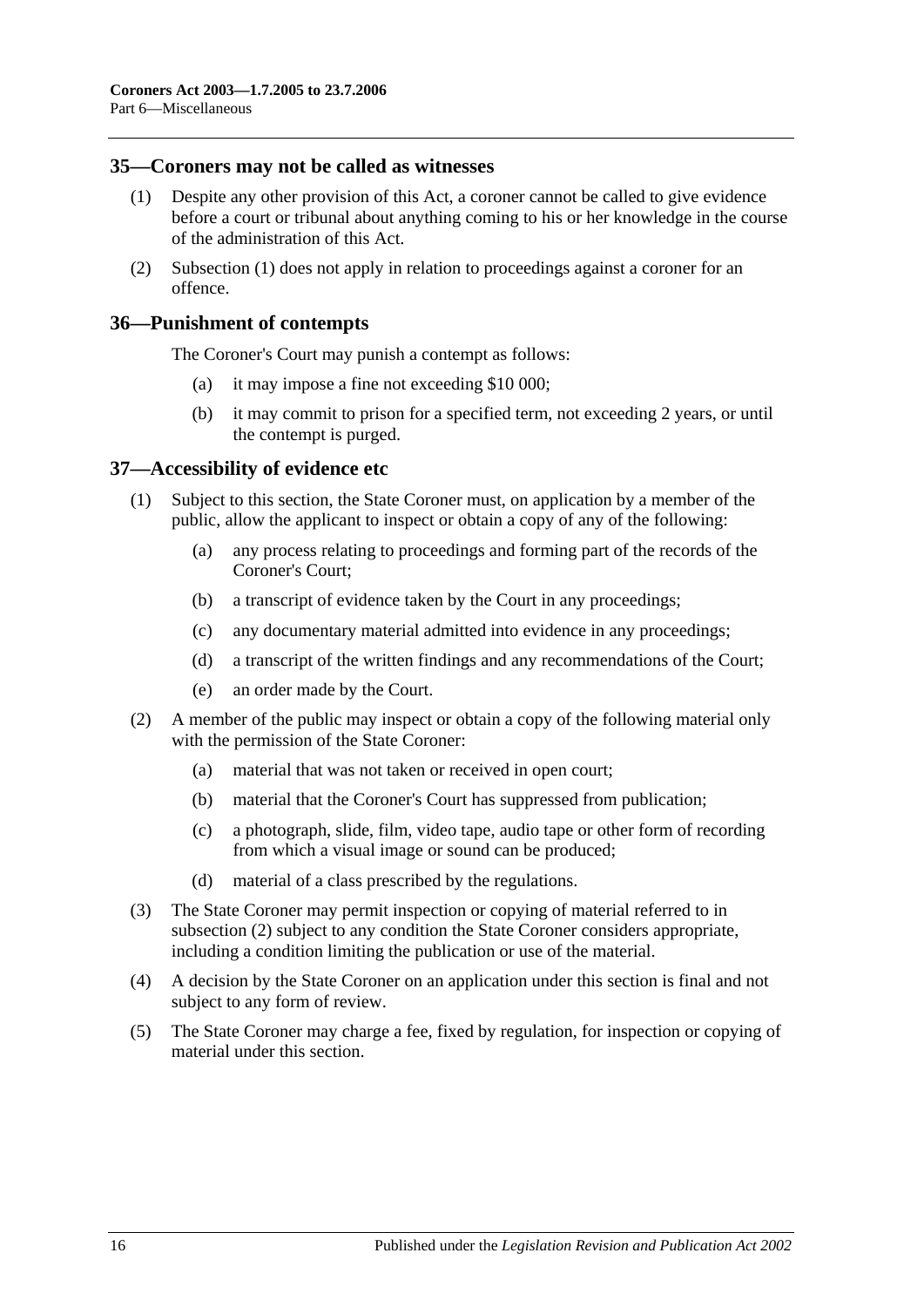## <span id="page-16-0"></span>**38—Provision of information derived from Court records etc**

- (1) The State Coroner may, for purposes related to research, education or public policy development, or for any other sociological purpose, provide a person or body with information derived from the records of the Coroner's Court or from any other material to which the State Coroner may give members of the public access pursuant to this Act.
- (2) The provision of information under this section may be subject to such conditions as the State Coroner thinks fit.

#### <span id="page-16-1"></span>**39—Annual report**

- (1) The State Coroner must, on or before 31 October in each year, make a report to the Attorney-General on the administration of the Coroner's Court and the provision of coronial services under this Act during the previous financial year.
- (2) The report must include all recommendations made by the Coroner's Court under [section](#page-11-1) 25 during that financial year.
- (3) The Attorney-General must, within 12 sitting days after receiving a report under this section, cause copies of the report to be laid before both Houses of Parliament.

#### <span id="page-16-2"></span>**40—Miscellaneous provisions relating to legal process**

- (1) Any process of the Coroner's Court may be issued, served or executed on a Sunday as well as any other day.
- (2) The validity of process is not affected by the fact that the person who issued it dies or ceases to hold office.

## <span id="page-16-5"></span><span id="page-16-3"></span>**41—Service**

- (1) If it is not practicable to serve any process, notice or other document relating to proceedings in the Coroner's Court in the manner otherwise prescribed or contemplated by law, the Court may, by order—
	- (a) provide for service by post; or
	- (b) make any other provision that may be necessary or desirable for service.
- (2) Any process, notice or other document served in accordance with an order under [subsection](#page-16-5) (1) will, despite any other law, be taken to have been duly served.

## <span id="page-16-4"></span>**42—Rules of Court**

- (1) Rules of the Coroner's Court may be made—
	- (a) regulating the business, practice and procedure of the Court; and
	- (b) providing for the issue of summonses and warrants on behalf of the Court, the adjournment of proceedings or the exercise of any other procedural powers on behalf of the Court by the Court's principal administrative officer; and
	- (c) regulating the custody and use of the Court's seals; and
	- (d) regulating the form in which evidence is taken or received by the Court; and
	- (e) providing for and fixing the fees and allowances to be paid to witnesses and to persons performing examinations on behalf of the Court; and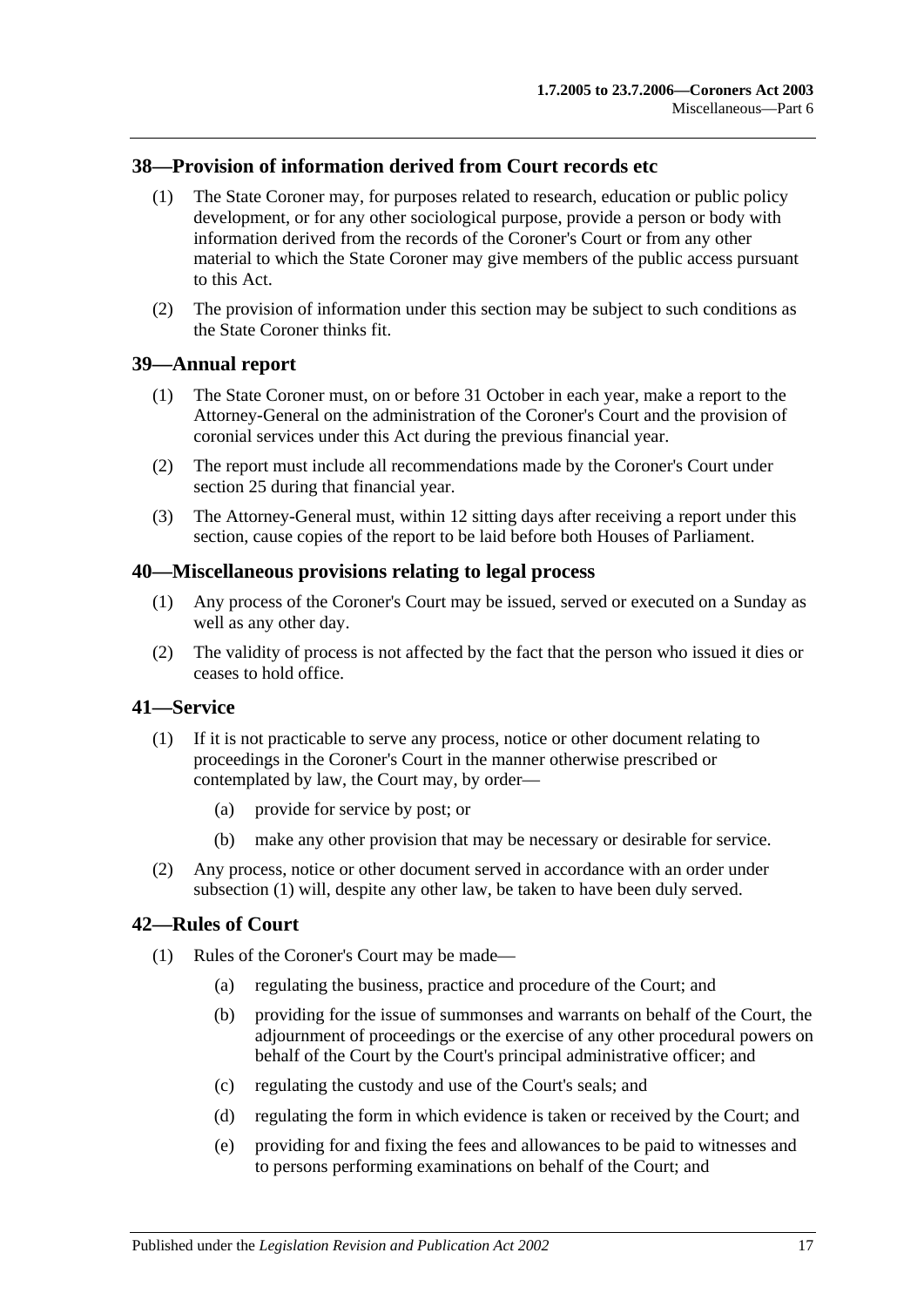- (f) dealing with any other matter necessary or expedient for the effective and efficient operation of the Court.
- (2) Rules of the Court may be made by the State Coroner.
- (3) Rules of the Court take effect from the date of publication in the Gazette or some later date specified in the rules.

#### <span id="page-17-0"></span>**43—Regulations**

The Governor may make regulations for the purposes contemplated by this Act.

## <span id="page-17-1"></span>**Schedule—Related amendments, repeal and transitional provisions**

## **Part 1—Preliminary**

#### <span id="page-17-2"></span>**1—Amendment provisions**

In this Schedule, a provision under a heading referring to the amendment of a specified Act or statutory instrument amends the Act or statutory instrument (as the case may be) so specified.

## **Part 2—Amendment of** *Births, Deaths and Marriages Registration Act 1996*

#### <span id="page-17-3"></span>**2—Amendment of section 36—Notification of deaths by doctors**

Section 36(2)(b)—Delete paragraph (b) and substitute:

(b) must not give a notice under this section if the State Coroner or a police officer is required to be notified of the death under the *[Coroners Act](http://www.legislation.sa.gov.au/index.aspx?action=legref&type=act&legtitle=Coroners%20Act%202003) 2003*.

## <span id="page-17-4"></span>**3—Amendment of section 37—Notification by State Coroner**

- (1) Section 37(1)—delete subsection (1) and substitute:
	- (1) If the State Coroner is notified of a death under the *[Coroners](http://www.legislation.sa.gov.au/index.aspx?action=legref&type=act&legtitle=Coroners%20Act%202003)  Act [2003](http://www.legislation.sa.gov.au/index.aspx?action=legref&type=act&legtitle=Coroners%20Act%202003)* or is inquiring into the cause of a death, the State Coroner must, as soon as practicable, notify the Registrar of that fact.
- (2) Section 37(2)—delete "a coroner" and substitute:

the State Coroner

(3) Section 37(2)—delete "coroner" (second occurring) and substitute:

State Coroner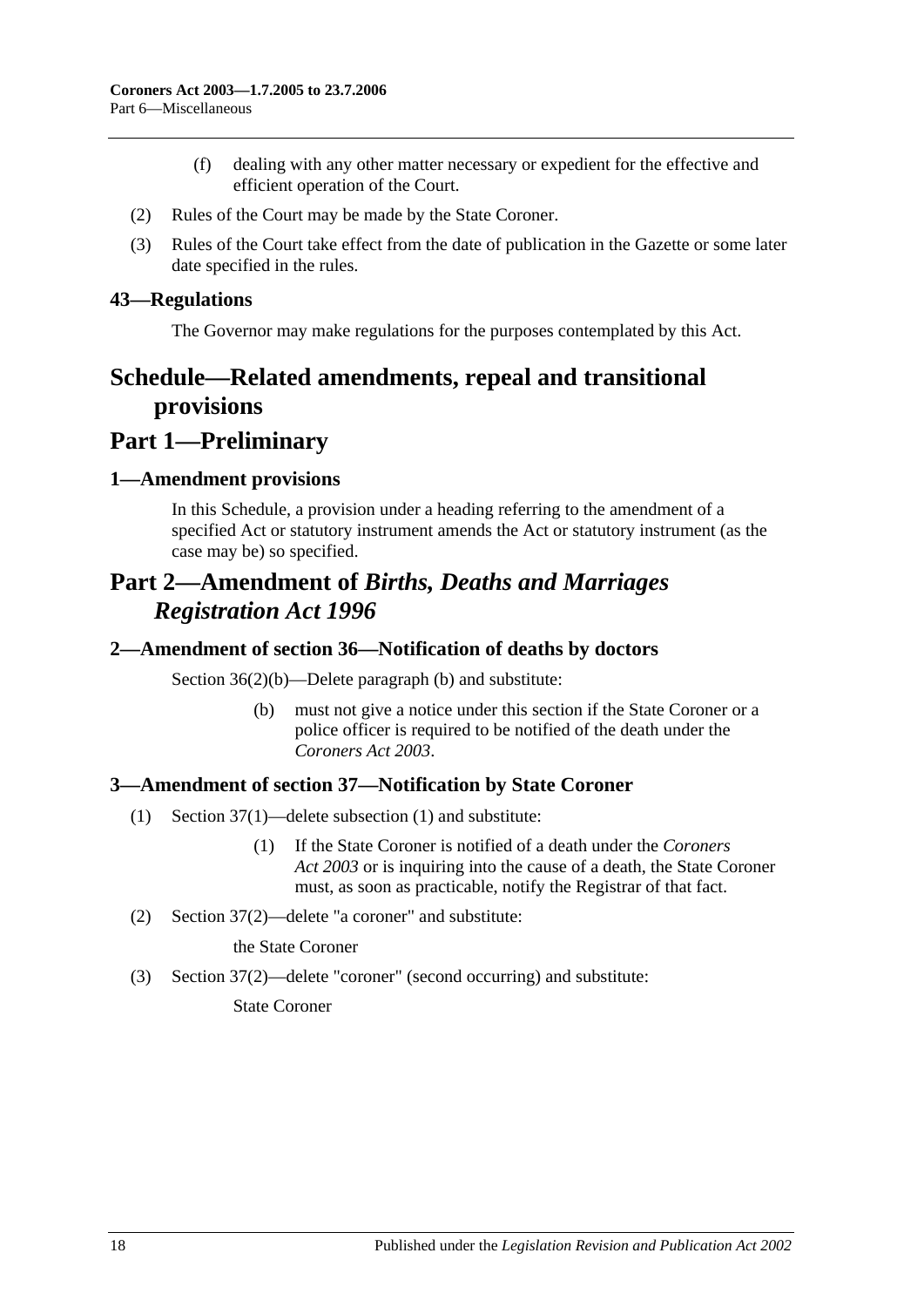#### <span id="page-18-0"></span>**4—Insertion of section 50A**

Section 51—Before section 51 in Part 9 insert:

#### **50A—Documents to be provided before disposal of remains**

(1) A person must not dispose of human remains or cause human remains to be disposed of unless he or she has received—

 $(a)$ 

- (i) in the case of a still-birth—a doctor's certificate as to the cause of foetal death given under section 12;
- (ii) in any other case—a doctor's certificate as to the cause of death given under section 36; or
- (b) an authorisation for the disposal of human remains issued under the *[Coroners Act](http://www.legislation.sa.gov.au/index.aspx?action=legref&type=act&legtitle=Coroners%20Act%202003) 2003*.

Maximum penalty: \$10 000 or imprisonment for 2 years.

(2) This section does not apply in relation to the disposal of human remains by cremation.<sup>1</sup>

**Note—**

1 See section 6 of the *[Cremation Act](http://www.legislation.sa.gov.au/index.aspx?action=legref&type=act&legtitle=Cremation%20Act%202000) 2000*.

## **Part 3—Variation of** *Births, Deaths and Marriages Regulations 1996* **(***Gazette 30.5.1996 p2675***) as varied**

## <span id="page-18-1"></span>**5—Variation of regulation 10—Information to be included in notification by funeral director etc**

Regulation 10(m)—delete paragraph (m) and substitute:

 $(m)$ 

- (i) if a doctor's certificate as to the cause of death was given under section 36(3) of the Act—the name and address of the doctor;
- (ii) if an authorisation for the disposal of human remains was issued under the *[Coroners Act](http://www.legislation.sa.gov.au/index.aspx?action=legref&type=act&legtitle=Coroners%20Act%202003) 2003*—the date of issue and the name of the person who issued it.

## **Part 4—Variation of** *Correctional Services Act 1982*

## <span id="page-18-2"></span>**6—Amendment of section 28—Removal of prisoner for criminal investigation, attendance in court etc**

Section 28(2)—delete "justice, court or coroner" wherever occurring and substitute in each case:

court or justice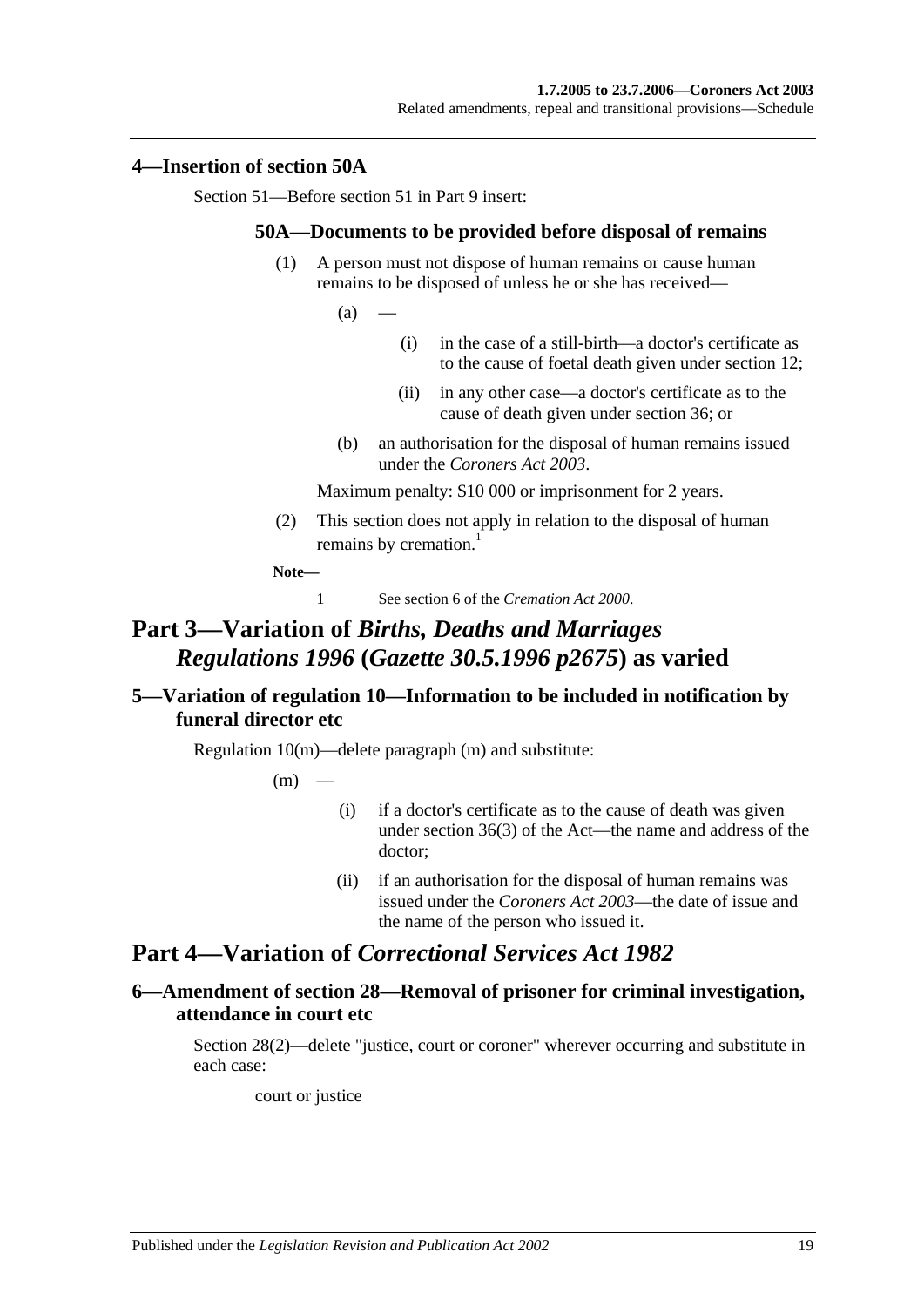## **Part 5—Amendment of** *Courts Administration Act 1993*

## <span id="page-19-0"></span>**7—Amendment of section 4—Interpretation**

Section 4, definition of *participating courts*, (e)—delete paragraph (e) and substitute:

(e) the Coroner's Court; and

## **Part 6—Amendment of** *Cremation Act 2000*

## <span id="page-19-1"></span>**8—Amendment of section 6—Issue of cremation permit**

- (1) Section 6—before subsection (1) insert:
	- (a1) A person must not cremate human remains, or cause, suffer or permit human remains to be cremated, unless he or she has received a cremation permit issued under this section.

Maximum penalty: \$10 000 or imprisonment for 2 years.

- (2) Section 6(2)(b)—delete paragraph (b) and substitute:
	- (b) an authorisation for the disposal of human remains issued under the *[Coroners](http://www.legislation.sa.gov.au/index.aspx?action=legref&type=act&legtitle=Coroners%20Act%202003) Act 2003*.
- (3) Section 6(4)—delete subsection (4) and substitute:
	- (4) A doctor must not give a certificate under this section if the State Coroner or a police officer is required to be notified of the death under the *[Coroners Act](http://www.legislation.sa.gov.au/index.aspx?action=legref&type=act&legtitle=Coroners%20Act%202003) 2003*.

Maximum penalty: \$5 000 or imprisonment for 1 year.

## <span id="page-19-2"></span>**9—Amendment of section 8—Attorney-General, State Coroner etc may prohibit cremation**

(1) Section 8(1)—delete "or a coroner or" and substitute:

, the State Coroner or a

(2) Section 8(1)—delete "coroner" second occurring and substitute:

State Coroner

## **Part 7—Amendment of** *Evidence Act 1929*

## <span id="page-19-3"></span>**10—Amendment of section 59IA—Interpretation**

Section 59IA, definition of *South Australian court*, (d)—delete paragraph (d) and substitute:

(d) the Coroner's Court;

## <span id="page-19-4"></span>**11—Amendment of section 68—Interpretation**

Section 68, definitions of *court* and *court of summary jurisdiction*—delete these definitions and substitute:

*court* includes any person acting judicially;

## <span id="page-19-5"></span>**12—Amendment of section 70—Disobedience to orders under this Division**

Section 70(3)—delete subsection (3)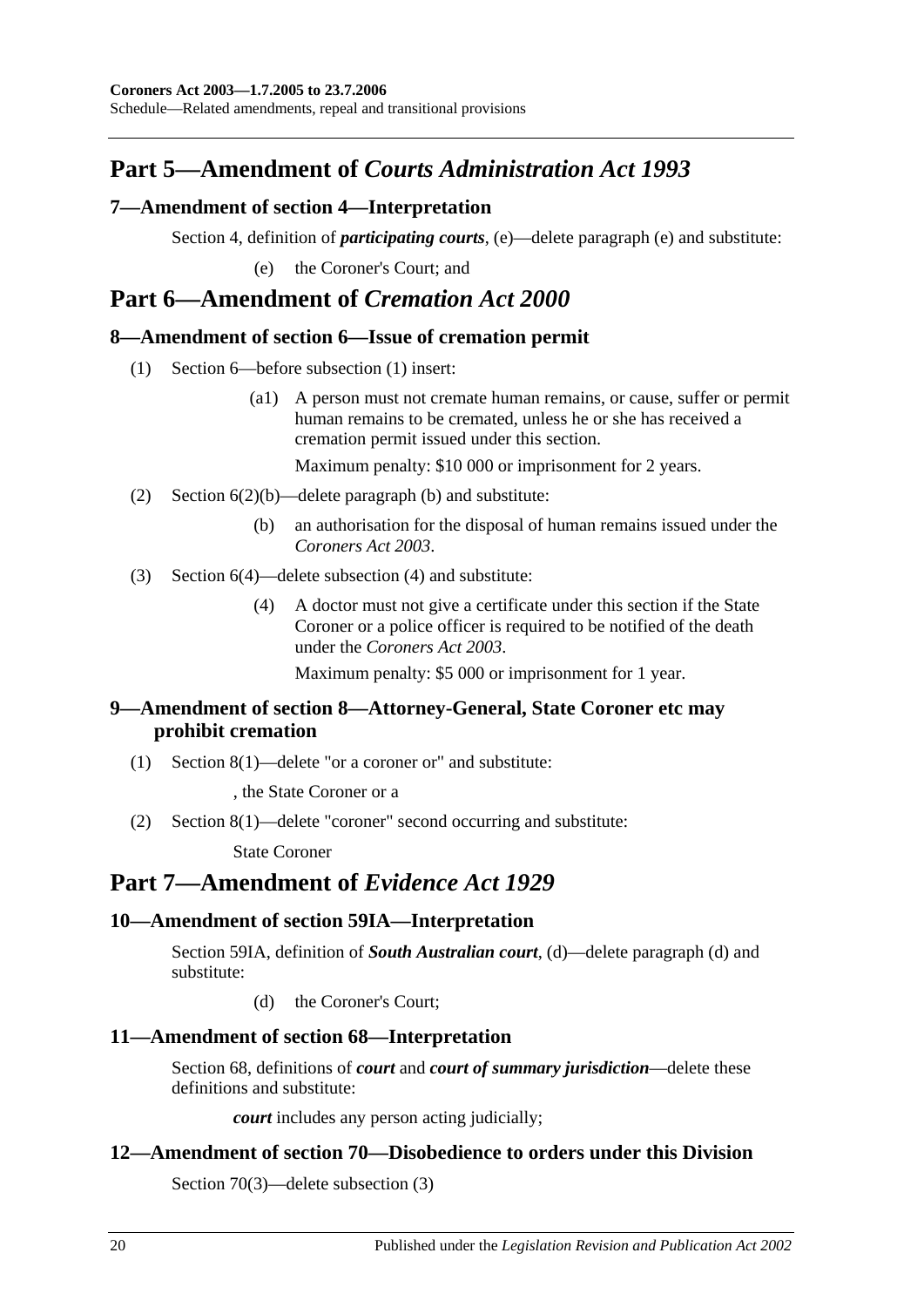## **Part 8—Amendment of** *Freedom of Information Act 1991*

## <span id="page-20-0"></span>**13—Amendment of section 4—Interpretation**

Section 4(1), definition of *court*—delete "or a coroner"

## **Part 9—Amendment of** *Harbors and Navigation Act 1993*

## <span id="page-20-1"></span>**14—Amendment of section 74—Compulsory blood tests of injured persons including water skiers**

(1) Section 74(4)—delete "certifies the cause of death, or reports the death to a coroner" and substitute:

> , pursuant to Part 5 of the *[Coroners Act](http://www.legislation.sa.gov.au/index.aspx?action=legref&type=act&legtitle=Coroners%20Act%202003) 2003*, notifies the State Coroner or a police officer of the death

(2) Section 74(4)(b)—delete "a coroner" and substitute:

the State Coroner

(3) Section 74(5)—delete "A coroner who receives a notification under subsection (4)" and substitute:

The State Coroner, on receiving a notification under subsection (4),

## **Part 10—Amendment of** *Juries Act 1927*

## <span id="page-20-2"></span>**15—Amendment of section 92—Effect of this Act on Coroners Act**

Section 92—delete "coroner's" and substitute:

coronial

## **Part 11—Variation of** *Local Government (Cemetery) Regulations 1995* **(***Gazette 25.5.1995 p2503***) as varied**

## <span id="page-20-3"></span>**16—Variation of regulation 20—Exhumation, removal and re-interment**

Regulation 20(2)—delete subregulation (2) and substitute:

(2) Subregulation (1) does not apply where a warrant has been issued under the *[Coroners Act](http://www.legislation.sa.gov.au/index.aspx?action=legref&type=act&legtitle=Coroners%20Act%202003) 2003* for the exhumation of human remains.

## **Part 12—Amendment of** *Road Traffic Act 1961*

## <span id="page-20-4"></span>**17—Amendment of section 47I—Compulsory blood tests**

(1) Section 47I(4)—delete "certifies the cause of death, or reports the death to a coroner" and substitute:

> , pursuant to Part 5 of the *[Coroners Act](http://www.legislation.sa.gov.au/index.aspx?action=legref&type=act&legtitle=Coroners%20Act%202003) 2003*, notifies the State Coroner or a police officer of the death

(2) Section 47I(4)(b)—delete "a coroner" and substitute:

the State Coroner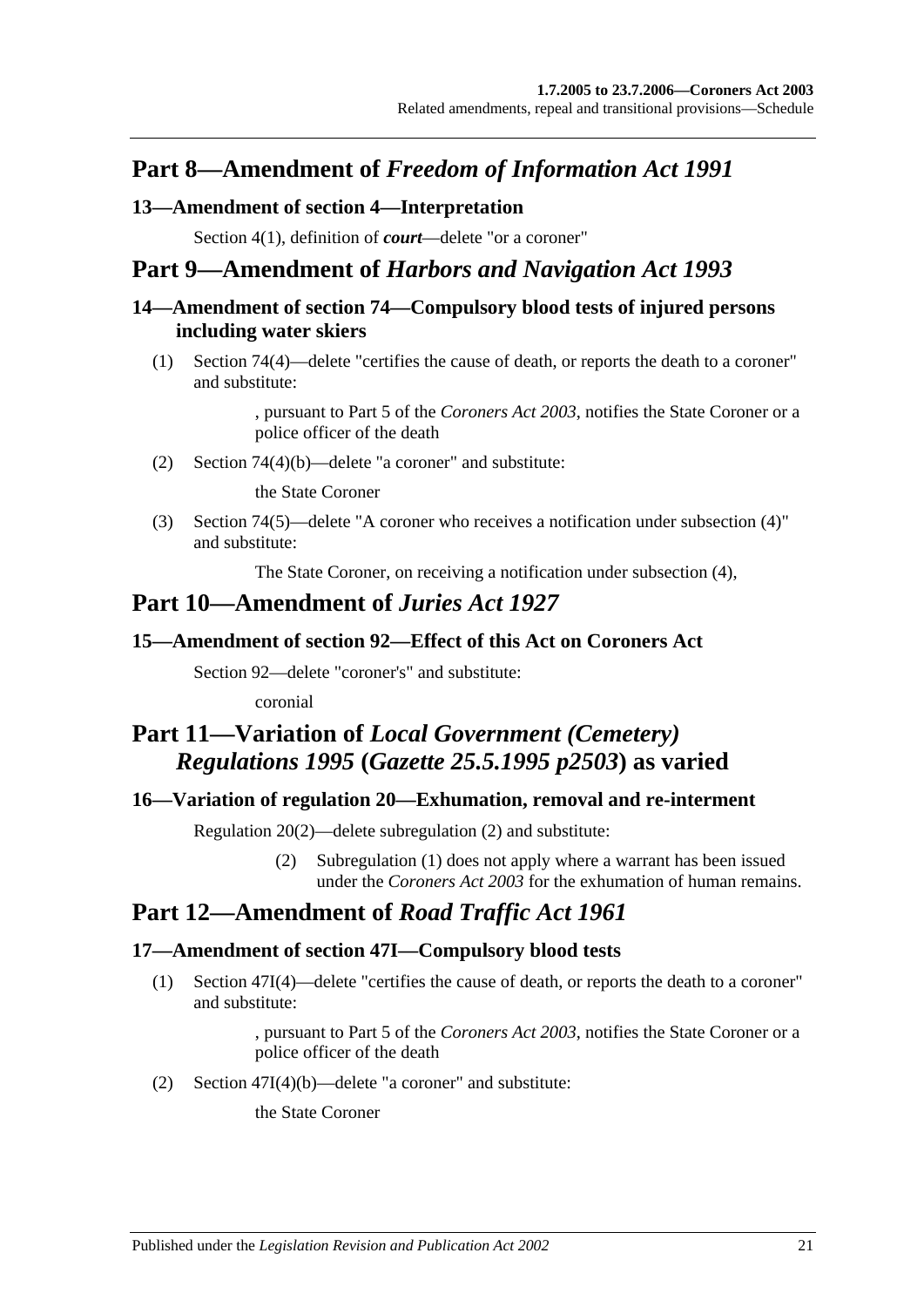Schedule—Related amendments, repeal and transitional provisions

(3) Section 47I(5)—delete "A coroner who receives a notification under subsection (4)" and substitute:

The State Coroner, on receiving a notification under subsection (4),

## **Part 13—Amendment of** *Summary Offences Act 1953*

## <span id="page-21-0"></span>**18—Amendment of section 35—Restriction on reports of immorality etc**

Section 35(2), definition of *legal proceedings*—delete "coroner's inquests and"

## **Part 14—Amendment of** *Transplantation and Anatomy Act 1983*

## <span id="page-21-1"></span>**19—Amendment of section 23—Consent by State Coroner**

- (1) Section 23(1)—delete "*1975–1981*" and substitute: *2003*
- (2) Section 23(1)—delete "a coroner has given his consent" and substitute: the State Coroner has consented
- (3) Section 23(2)—delete "*1975–1981*" and substitute: *2003*
- (4) Section 23(2)—delete "a coroner has given his consent" and substitute: the State Coroner has consented
- (5) Section 23(3)—delete "A coroner" and substitute:

The State Coroner

(6) Section 23(3)—after "his" insert:

or her

- (7) Section 23(4)—delete "a coroner" and substitute: the State Coroner
- (8) Section 23(5)—delete "a coroner" and substitute:

the State Coroner

## <span id="page-21-2"></span>**20—Amendment of section 27—Consent by State Coroner**

(1) Section 27(1)—delete "*1975–1981*" and substitute:

*2003*

- (2) Section 27(1)—delete "coroner has given his consent" and substitute: State Coroner has consented
- (3) Section 27(2)—delete "*1975–1981*" and substitute: *2003*
- (4) Section 27(2)—delete "coroner has given his consent" and substitute: State Coroner has consented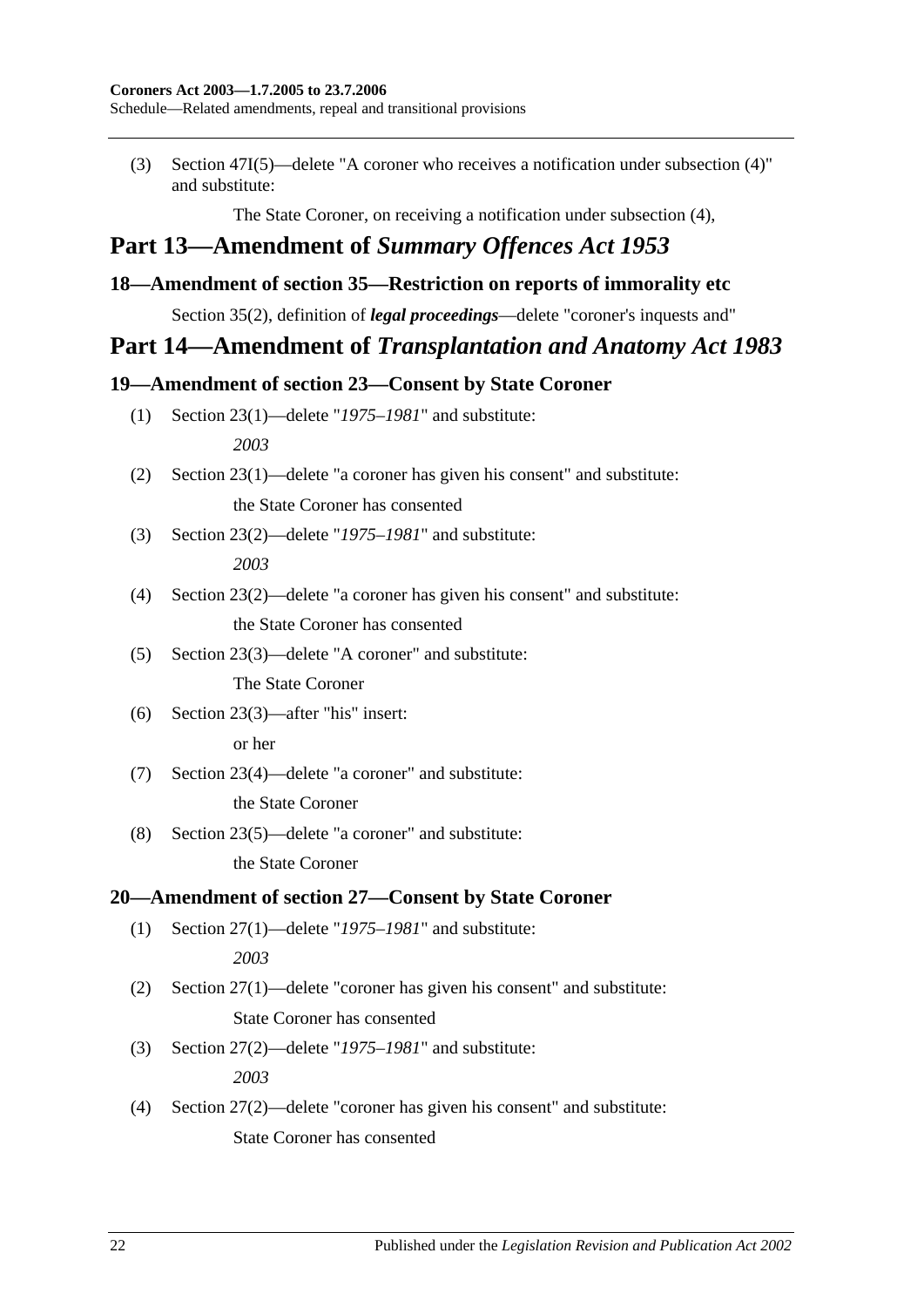(5) Section 27(3)—delete "A coroner" and substitute:

The State Coroner

- (6) Section 27(4)—delete "a coroner" and substitute: the State Coroner
- (7) Section 27(5)—delete "a coroner" and substitute:

the State Coroner

## <span id="page-22-0"></span>**21—Amendment of section 28—Effect of authority under this Part**

(1) Section 28(2)—delete "a coroner pursuant to the *[Coroners Act](http://www.legislation.sa.gov.au/index.aspx?action=legref&type=act&legtitle=Coroners%20Act%201975-1981) 1975-1981*" and substitute:

the State Coroner or the Coroner's Court pursuant to the *[Coroners Act](http://www.legislation.sa.gov.au/index.aspx?action=legref&type=act&legtitle=Coroners%20Act%202003) 2003*

(2) Section 28(2)—delete "the coroner" and substitute:

the State Coroner or the Coroner's Court (as the case requires)

## <span id="page-22-1"></span>**22—Amendment of section 31—Consent by State Coroner**

- (1) Section 31(1)—delete "*1975–1981*" and substitute: *2003*
- (2) Section 31(1)—delete "a coroner has given his consent" and substitute: the State Coroner has consented
- (3) Section 31(2)—delete "*1975–1981*" and substitute: *2003*
- (4) Section 31(2)—delete "a coroner has given his consent" and substitute: the State Coroner has consented
- (5) Section 31(3)—delete "A coroner" and substitute:

The State Coroner

(6) Section 31(4)—delete "a coroner" and substitute:

the State Coroner

(7) Section 31(5)—delete "a coroner" and substitute: the State Coroner

## <span id="page-22-2"></span>**23—Amendment of section 38—Offences in relation to removal of tissue**

Section 38(3)(b)—delete "a coroner under the *[Coroners Act](http://www.legislation.sa.gov.au/index.aspx?action=legref&type=act&legtitle=Coroners%20Act%201975-1981) 1975-1981*" and substitute:

the State Coroner or the Coroner's Court under the *[Coroners Act](http://www.legislation.sa.gov.au/index.aspx?action=legref&type=act&legtitle=Coroners%20Act%202003) 2003*

## **Part 15—Repeal of** *Coroners Act 1975*

## <span id="page-22-3"></span>**24—Repeal of** *Coroners Act 1975*

The *[Coroners Act](http://www.legislation.sa.gov.au/index.aspx?action=legref&type=act&legtitle=Coroners%20Act%201975) 1975* is repealed.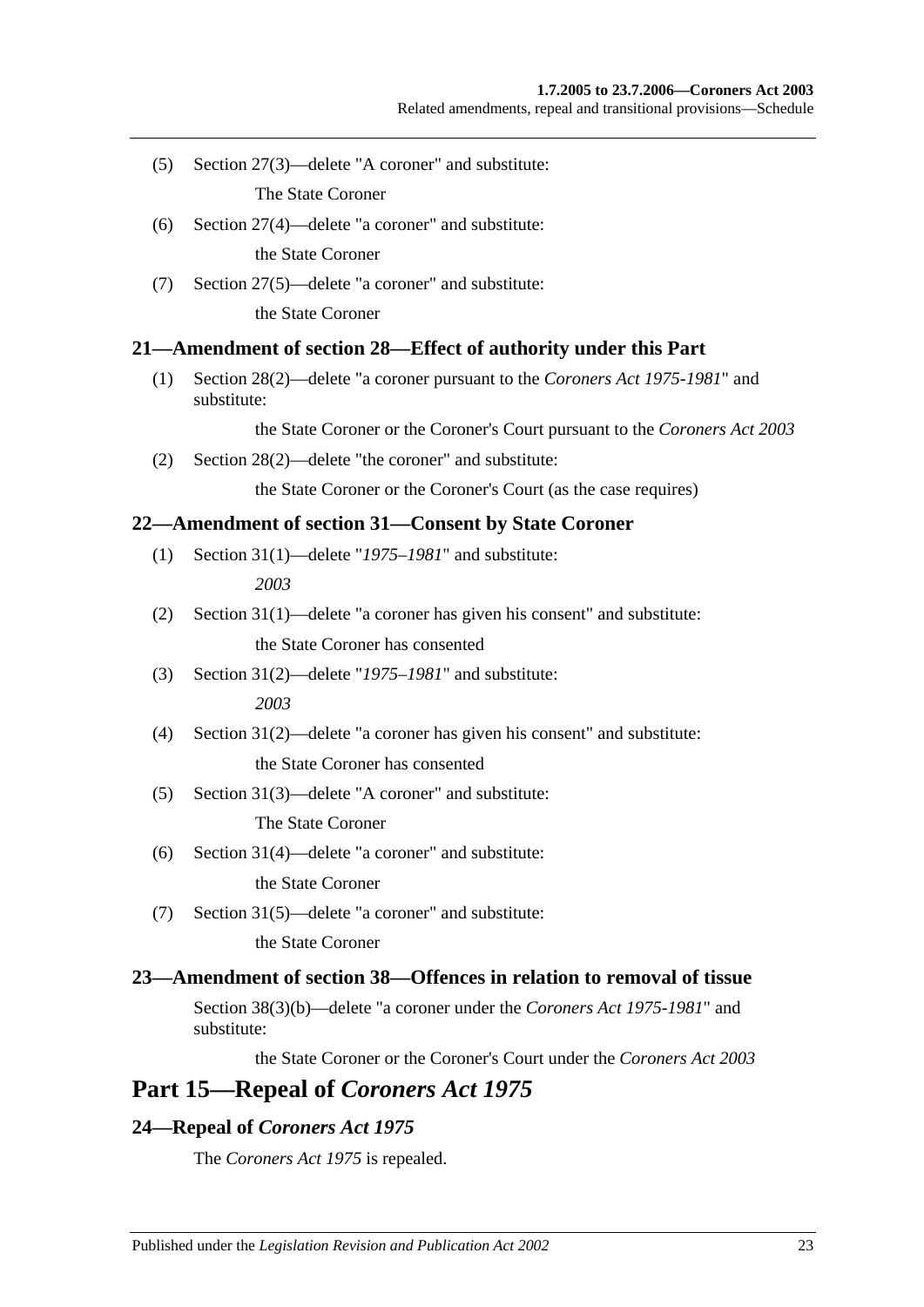## **Part 16—Transitional provisions**

## <span id="page-23-0"></span>**25—Transitional provisions**

- (1) A person holding office under the *[Coroners Act](http://www.legislation.sa.gov.au/index.aspx?action=legref&type=act&legtitle=Coroners%20Act%201975) 1975* (the *repealed Act*) immediately before the commencement of this Act will, on that commencement, continue in office for the balance of the person's term, subject to this Act.
- (2) If an inquest held under the repealed Act had not been completed before the commencement of this Act, the proceedings will continue under this Act as if the coroner holding the inquest were the Coroner's Court.
- (3) This Act applies in relation to a notification of death to a coroner or police officer under the repealed Act (whether made before or after the commencement of this Act and whether or not the death is a reportable death under this Act) as if it were a notification of a reportable death under this Act.
- (4) This Act applies to a finding of a coroner under the repealed Act as if it were a finding of the Coroner's Court under this Act.
- (5) This clause must be read in conjunction with section 16 of the *[Acts Interpretation](http://www.legislation.sa.gov.au/index.aspx?action=legref&type=act&legtitle=Acts%20Interpretation%20Act%201915)  Act [1915](http://www.legislation.sa.gov.au/index.aspx?action=legref&type=act&legtitle=Acts%20Interpretation%20Act%201915)*.